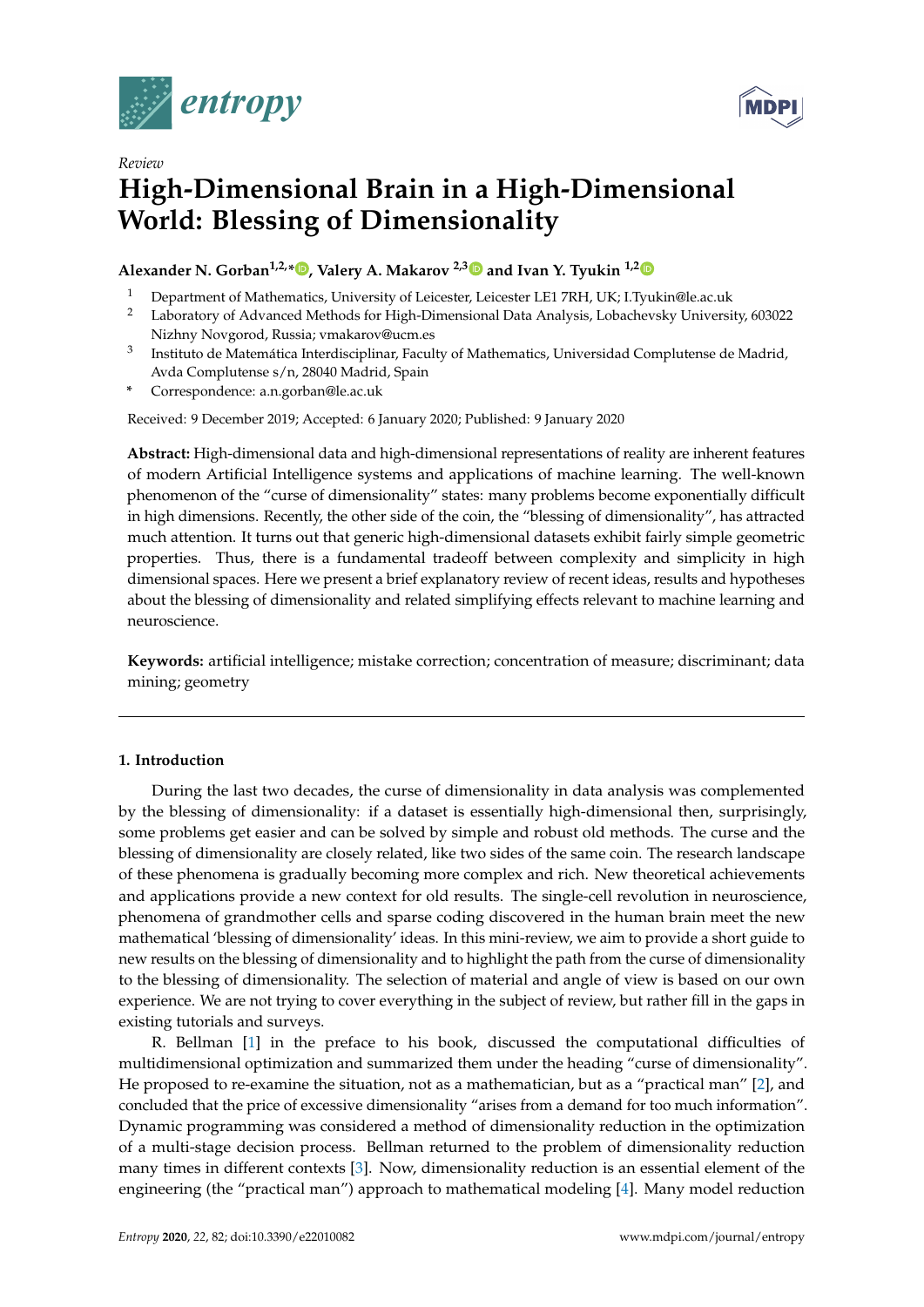methods were developed and successfully implemented in applications, from various versions of principal component analysis to approximation by manifolds, graphs, and complexes [\[5–](#page-12-4)[7\]](#page-13-0), and low-rank tensor network decompositions [\[8,](#page-13-1)[9\]](#page-13-2).

Various reasons and forms of the curse of dimensionality were classified and studied, from the obvious combinatorial explosion (for example, for *n* binary Boolean attributes, to check all the combinations of values we have to analyze 2<sup>n</sup> cases) to more sophisticated distance concentration: in a high-dimensional space, the distances between randomly selected points tend to concentrate near their mean value, and the neighbor-based methods of data analysis become useless in their standard forms [\[10,](#page-13-3)[11\]](#page-13-4). Many "good" polynomial time algorithms become useless in high dimensions.

Surprisingly, however, and despite the expected challenges and difficulties, common-sense heuristics based on the simple and the most straightforward methods "can yield results which are almost surely optimal" for high-dimensional problems [\[12\]](#page-13-5). Following this observation, the term "blessing of dimensionality" was introduced [\[12,](#page-13-5)[13\]](#page-13-6). It was clearly articulated as a basis of future data mining in the Donoho "Millenium manifesto" [\[14\]](#page-13-7). After that, the effects of the blessing of dimensionality were discovered in many applications, for example in face recognition [\[15\]](#page-13-8), in analysis and separation of mixed data that lie on a union of multiple subspaces from their corrupted observations [\[16\]](#page-13-9), in multidimensional cluster analysis [\[17\]](#page-13-10), in learning large Gaussian mixtures [\[18\]](#page-13-11), in correction of errors of multidimensonal machine learning systems [\[19\]](#page-13-12), in evaluation of statistical parameters [\[20\]](#page-13-13), and in the development of generalized principal component analysis that provides low-rank estimates of the natural parameters by projecting the saturated model parameters [\[21\]](#page-13-14).

Ideas of the blessing of dimensionality became popular in signal processing, for example in compressed sensing [\[22](#page-13-15)[,23\]](#page-13-16) or in recovering a vector of signals from corrupted measurements [\[24\]](#page-13-17), and even in such specific problems as analysis and classification of EEG patterns for attention deficit hyperactivity disorder diagnosis [\[25\]](#page-13-18).

There exist exponentially large sets of pairwise almost orthogonal vectors ('quasiorthogonal' bases, [\[26\]](#page-13-19)) in Euclidean space. It was noticed in the analysis of several *n*-dimensional random vectors drawn from the standard Gaussian distribution with zero mean and identity covariance matrix, that all the rays from the origin to the data points have approximately equal length, are nearly orthogonal and the rays from the oright to the data points have approximately equal length, are hearly orthogonal and the distances between data points are all about  $\sqrt{2}$  times larger [\[27\]](#page-14-0). This observation holds even for exponentially large samples (of the size  $exp(an)$  for some  $a > 0$ , which depends on the degree of the approximate orthogonality) [\[28\]](#page-14-1). Projection of a finite data set on random bases can reduce dimension with preservation of the ratios of distances (the Johnson–Lindenstrauss lemma [\[29\]](#page-14-2)).

Such an intensive flux of works ensures us that we should not fear or avoid large dimensionality. We just have to use it properly. Each application requires a specific balance between the extraction of important low-dimensional structures ('reduction') and the use of the remarkable properties of high-dimensional geometry that underlie statistical physics and other fundamental results [\[30](#page-14-3)[,31\]](#page-14-4).

Both the curse and the blessing of dimensionality are the consequences of the measure concentration phenomena [\[30–](#page-14-3)[33\]](#page-14-5). These phenomena were discovered in the development of the statistical backgrounds of thermodynamics. Maxwell, Boltzmann, Gibbs, and Einstein found that for many particles the distribution functions have surprising properties. For example, the Gibbs theorem of ensemble equivalence [\[34\]](#page-14-6) states that a physically natural microcanonical ensemble (with fixed energy) is statistically equivalent (provides the same averages of physical quantities in the thermodynamic limit) to a maximum entropy canonical ensemble (the Boltzmann distribution). Simple geometric examples of similar equivalence gives the 'thin shell' concentration for balls: the volume of a high-dimensional ball is concentrated near its surface. Moreover, a high-dimensional sphere is concentrated near any equator (waist concentration; the general theory of such phenomena was elaborated by M. Gromov [\[35\]](#page-14-7)). P. Lévy [\[36\]](#page-14-8) analysed these effects and proved the first general concentration theorem. Modern measure concentration theory is a mature mathematical discipline with many deep results, comprehensive reviews [\[32\]](#page-14-9), books [\[33](#page-14-5)[,37\]](#page-14-10), advanced textbooks [\[31\]](#page-14-4), and even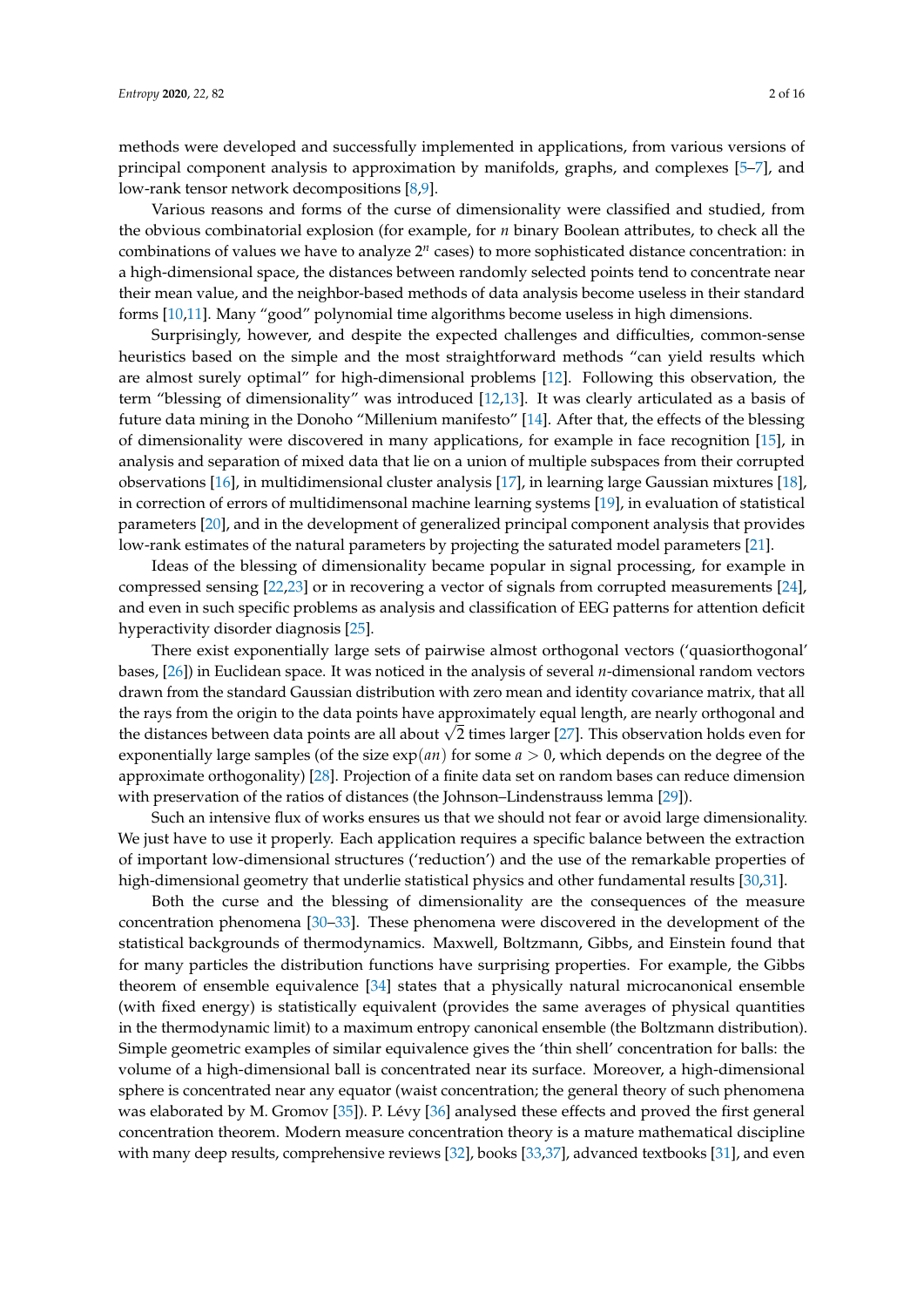elementary geometric introductions [\[38\]](#page-14-11). Nevertheless, surprising counterintuitive results continue to appear and push new achievements in machine learning, Artificial Intelligence (AI), and neuroscience.

This mini-review focuses on several novel results: stochastic separation theorems and evaluation of goodness of clustering in high dimensions, and on their applications to corrections of AI errors. Several possible applications to the dynamics of selective memory in the real brain and 'simplicity revolution in neuroscience' are also briefly discussed.

# **2. Stochastic Separation Theorems**

#### *2.1. Blessing of Dimensionality Surprises and Correction of AI Mistakes*

D. Donoho and J. Tanner [\[23\]](#page-13-16) formulated several 'blessing of dimensionality' surprises. In most cases, they considered *M* points sampled independently from a standard normal distribution in dimension *n*. Intuitively, we expect that some of the points will lie on the boundary of the convex hull of these points, and the others will be inside the interior of the hull. However, for large *n* and *M*, this expectation is wrong. This is the main surprise. With a high probability  $p > 1 - \varepsilon$  all M random points are vertices of their convex hull. It is sufficient that  $M < b \exp(an)$  for some *a* and *b* that depend on *ε* only [\[39](#page-14-12)[,40\]](#page-14-13). Moreover, with a high probability, each segment connecting a pair of vertices is also an edge of the convex hull, and any simplex with *k* vertices from the sample is a *k* − 1-dimensional face of the convex hull for some range of values of *k*. For uniform distributions in a ball, similar results were proved earlier by I. Bárány and Z. Füredi [\[41\]](#page-14-14). According to these results, each point of a random sample can be separated from all other points by a linear functional, even if the set is exponentially large.

Such a separability is important for the solution of a technological problem of fast, robust and non-damaging correction of AI mistakes [\[30](#page-14-3)[,39](#page-14-12)[,40\]](#page-14-13). AI systems make mistakes and will make mistakes in the future. If a mistake is detected, then it should be corrected. The complete re-training of the system requires too much resource and is rarely applicable to the correction of a single mistake. We proposed to use additional simple machine learning systems, correctors, for separation of the situations with higher risk of mistake from the situations with normal functioning [\[19](#page-13-12)[,42\]](#page-14-15) (Figure [1\)](#page-2-0). The decision rules should be changed for situations with higher risk. Inputs for correctors are: the inputs of the original AI systems, the outputs of this system and (some) internal signals of this system [\[39,](#page-14-12)[40\]](#page-14-13). The construction of correctors for AI systems is crucial in the development of the future AI ecosystems.

<span id="page-2-0"></span>

**Figure 1.** A scheme of corrector. Corrector receives some input, internal, and output signals from the legacy artificial intelligence (AI) system and classifies the situation as 'high risk' or 'normal' one. For a high-risk situation, it sends the corrected output to users following the correction rules. The high risk/normal situation classifier is prepared by supervised training on situations with diagnosed errors (universal construction). The online training algorithm could be very simple like Fisher's linear discriminants or their ensembles [\[30](#page-14-3)[,39,](#page-14-12)[40,](#page-14-13)[43](#page-14-16)[,44\]](#page-14-17). Correction rules for high-risk situations are specific to a particular problem.

Correctors should [\[30\]](#page-14-3):

• be simple;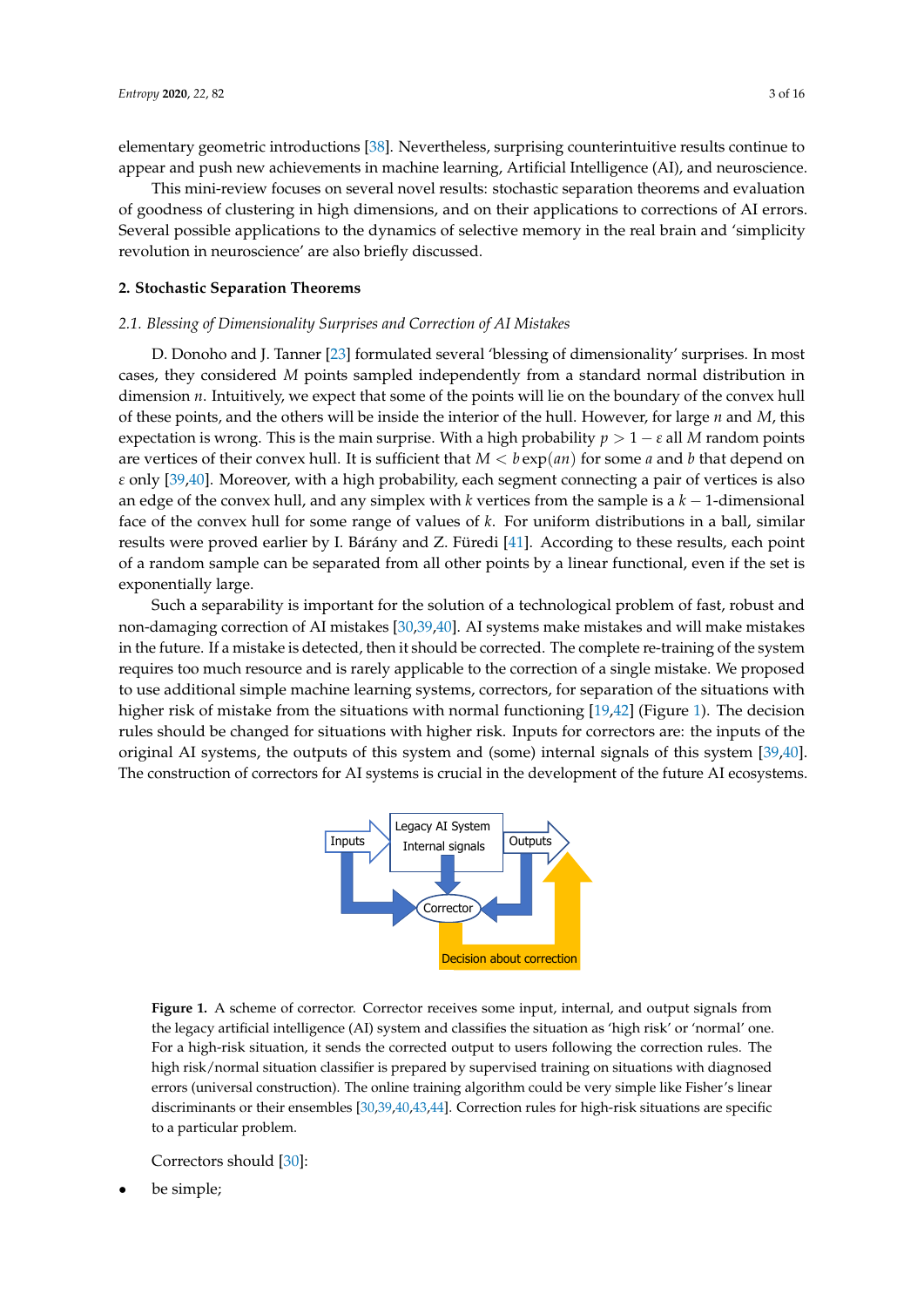- not damage the existing skills of the AI system;
- allow fast non-iterative learning;
- correct new mistakes without destroying the previous fixes.

Of course, if an AI system made too many mistakes then their correctors could conflict. In such a case, re-training is needed with the inclusion of new samples.

#### *2.2. Fisher Separablity*

Linear separation of data points from datasets [\[23,](#page-13-16)[41\]](#page-14-14) is a good candidate for the development of AI correctors. Nevertheless, from the 'practical man' point of view, one particular case, Fisher's discriminant [\[45\]](#page-14-18), is much more preferable to the general case because it allows one-shot and explicit creation of the separating functional.

Consider a finite data set *Y* without any hypothesis about the probability distribution. Let  $(\cdot, \cdot)$ be the standard inner product in R*<sup>n</sup>* . Let us define Fisher's separability following [\[39\]](#page-14-12).

**Definition 1.** *A point*  $x$  *is Fisher-separable from a finite set Y with a threshold*  $\alpha$  (0  $\leq \alpha < 1$ ) *if* 

<span id="page-3-0"></span>
$$
(x, y) \le \alpha(x, x), \quad \text{for all } y \in Y \tag{1}
$$

This definition coincides with the textbook definition of Fisher's discriminant if the data set *Y* is whitened, which means that the mean point is in the origin and the sample covariance matrix is the identity matrix. Whitening is often a simple by-product of principal component analysis (PCA) because, on the basis of principal components, whitening is just the normalization of coordinates to unit variance. Again, following the 'practical' approach, we stress that the precise PCA and whitening are not necessary but rather a priori bounded condition number is needed: the ratio of the maximal and the minimal eigenvalues of the empirical covariance matrix after whitening should not exceed a given number  $\kappa \geq 1$ , independently of the dimension.

A finite set is called Fisher-separable, if each point is Fisher-separable from the rest of the set (Definition 3, [\[39\]](#page-14-12)).

**Definition 2.** A finite set  $Y \subset \mathbb{R}^n$  is called Fisher-separable with threshold  $\alpha \in (0,1)$  if inequality [\(1\)](#page-3-0) holds for *all*  $x, y \in F$  *such that*  $x \neq y$ *. The set Y is called Fisher-separable if there exists some*  $\alpha$  ( $0 \leq \alpha < 1$ *) such that Y is Fisher-separable with threshold α.*

Inequality [\(1\)](#page-3-0) holds for vectors  $x$ ,  $y$  if and only if  $x$  does not belong to the ball (Figure [2\)](#page-4-0):

$$
\left\{ z \mid ||z - \frac{y}{2\alpha}|| < \frac{||y||}{2\alpha} \right\}.
$$
 (2)

# *2.3. Stochastic Separation for Distributions with Bounded Support*

Let us analyse the separability of a random point from a finite set in the *n*-dimensional unit ball  $\mathbb{B}_n$ . Consider the distributions that can deviate from the equidistribution, and these deviations can grow with dimension *n* but not faster than the geometric progression with the common ratio  $1/r > 1$ , and, hence, the maximal density  $\rho_{\text{max}}$  satisfies:

<span id="page-3-1"></span>
$$
\rho_{\max} < \frac{C}{r^n V_n(\mathbb{B}_n)},\tag{3}
$$

where constant *C* does not depend on *n*.

For such a distribution in the unit ball, the probability *ψ* to find a random point *x* in the excluded volume  $V_{\text{excl}}$  (Figure [2\)](#page-4-0) tends to 0 as a geometric progression with the common ratio  $b/(2r\alpha)$  when *n* → ∞.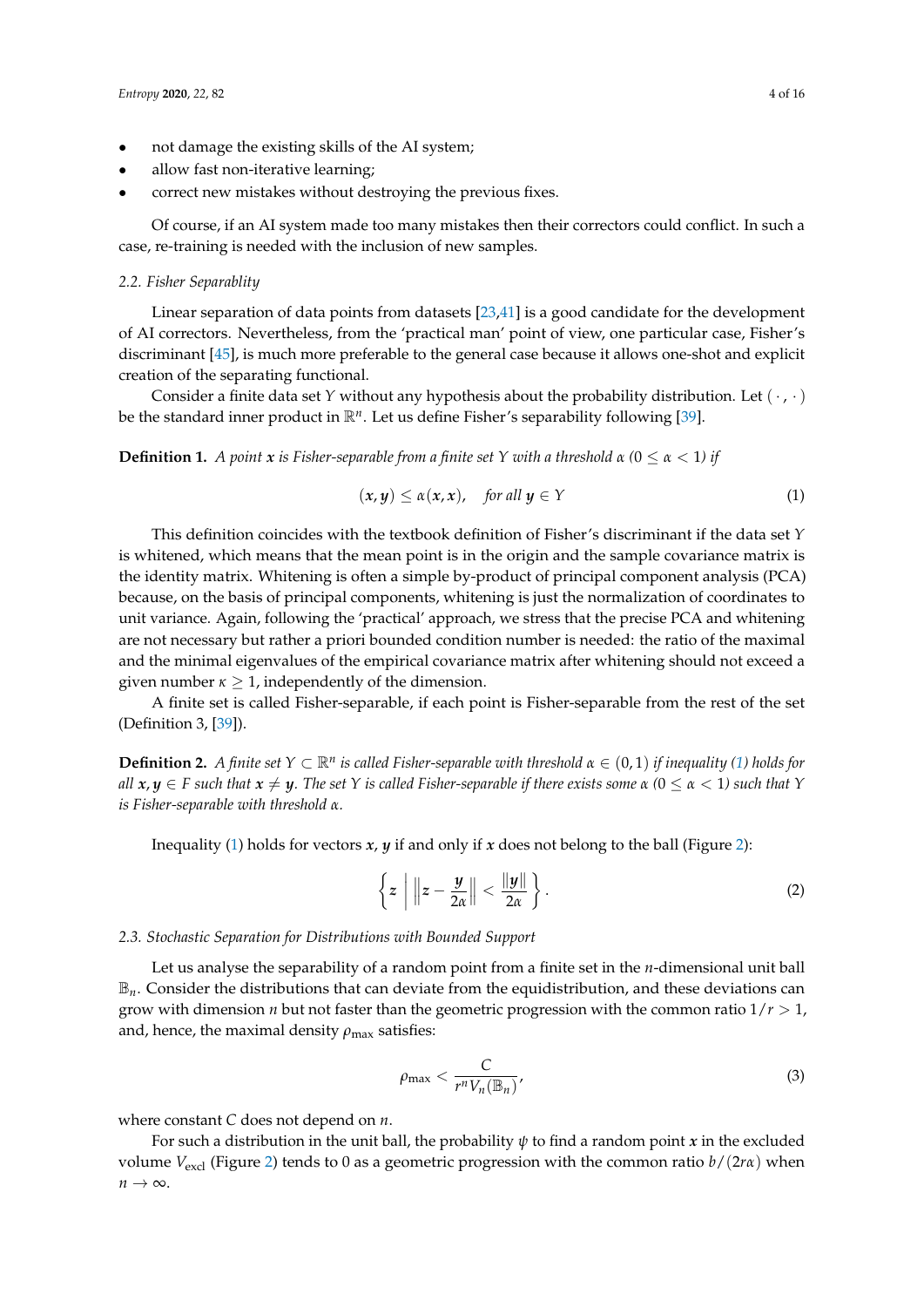<span id="page-4-0"></span>

**Figure 2.** Fisher's separability of a point *x* from a set *Y*. Diameters of the filled balls (excluded volume) are the segments  $[c, y/\alpha]$   $(y \in Y)$ . Point *x* should not belong to the excluded volume to be separable from  $y \in Y$  by the linear discriminant [\(1\)](#page-3-0) with threshold  $\alpha$ . Here,  $c$  is the origin (centre), and  $L_x = \{z \mid (x, z) = (x, x)\}\$ is the hyperplane. A point *x* should not belong to the union of such balls (filled) for all  $y \in Y$  for separability from a set *Y*. The volume of this union,  $V_{\text{excl}}$ , does not exceed  $V_n(\mathbb{B}_n)|Y|/(2\alpha)^n$ .

<span id="page-4-1"></span>**Theorem 1.** *(Theorem 1, [\[39\]](#page-14-12))* Let  $Y \subset \mathbb{B}_n$ ,  $|Y| < b^n$ , and  $2r\alpha > b > 1$ . Assume that a probability distribution *in the unit ball has a density with maximal value ρ*max*, which satisfies inequality [\(3\)](#page-3-1). Then the probability p that a random point from this distribution is Fisher-separable from <i>Y is*  $p = 1 - \psi$ *, where the probability of inseparability*

$$
\psi < C \left(\frac{b}{2r\alpha}\right)^n.
$$

Let us evaluate the probability that a random set *Y* is Fisher-separable. Assume that each point of *Y* is randomly selected from a distribution that satisfies [\(3\)](#page-3-1). These distributions could be different for different *y*  $\in$  *Y*.

<span id="page-4-2"></span>**Theorem 2.** *(Theorem 2, [\[39\]](#page-14-12)) Assume that a probability distribution in the unit ball has a density with maximal value*  $\rho_{\max}$ *, which satisfies inequality [\(3\)](#page-3-1). Let*  $|Y| < b^n$  *and*  $2r\alpha > b^2 > 1$ *. Then the probability*  $p$  *that Y* is Fisher-separable is  $p = 1 - \psi$ , where the probability of inseparability

$$
\psi < |Y| C \left(\frac{b}{2r\alpha}\right)^n < C \left(\frac{b^2}{2r\alpha}\right)^n.
$$

The difference in conditions from Theorem [1](#page-4-1) is that here  $2r\alpha > b^2$  and in Theorem 1  $2r\alpha > b$ . Again, |*Y*| can grow exponentially with the dimension as the geometric progression with the common factor  $b > 0$ , while  $\psi \to 0$  faster than the geometric progression with the common factor  $b^2/2r\alpha < 1$ .

For illustration, if *Y* is an i.i.d. sample from the uniform distribution in the 100-dimensional ball and  $|Y| = 2.7 \times 10^6$ , then with probablity  $p > 0.99$  this set is Fisher-separable [\[42\]](#page-14-15).

# *2.4. Generalisations*

V. Kůrková [\[46\]](#page-14-19) emphasized that many attractive measure concentration results are formulated for i.i.d. samples from very simple distributions (Gaussian, uniform, etc.), whereas the reality of big data is very different: the data are not i.i.d. samples from simple distributions. The machine learning theory based on the i.i.d. assumption should be revised, indeed [\[47\]](#page-14-20). In the theorems above two main restrictions were employed: the probability of a set occupying relatively small volume could not be large [\(3\)](#page-3-1), and the support of the distribution is bounded. The requirement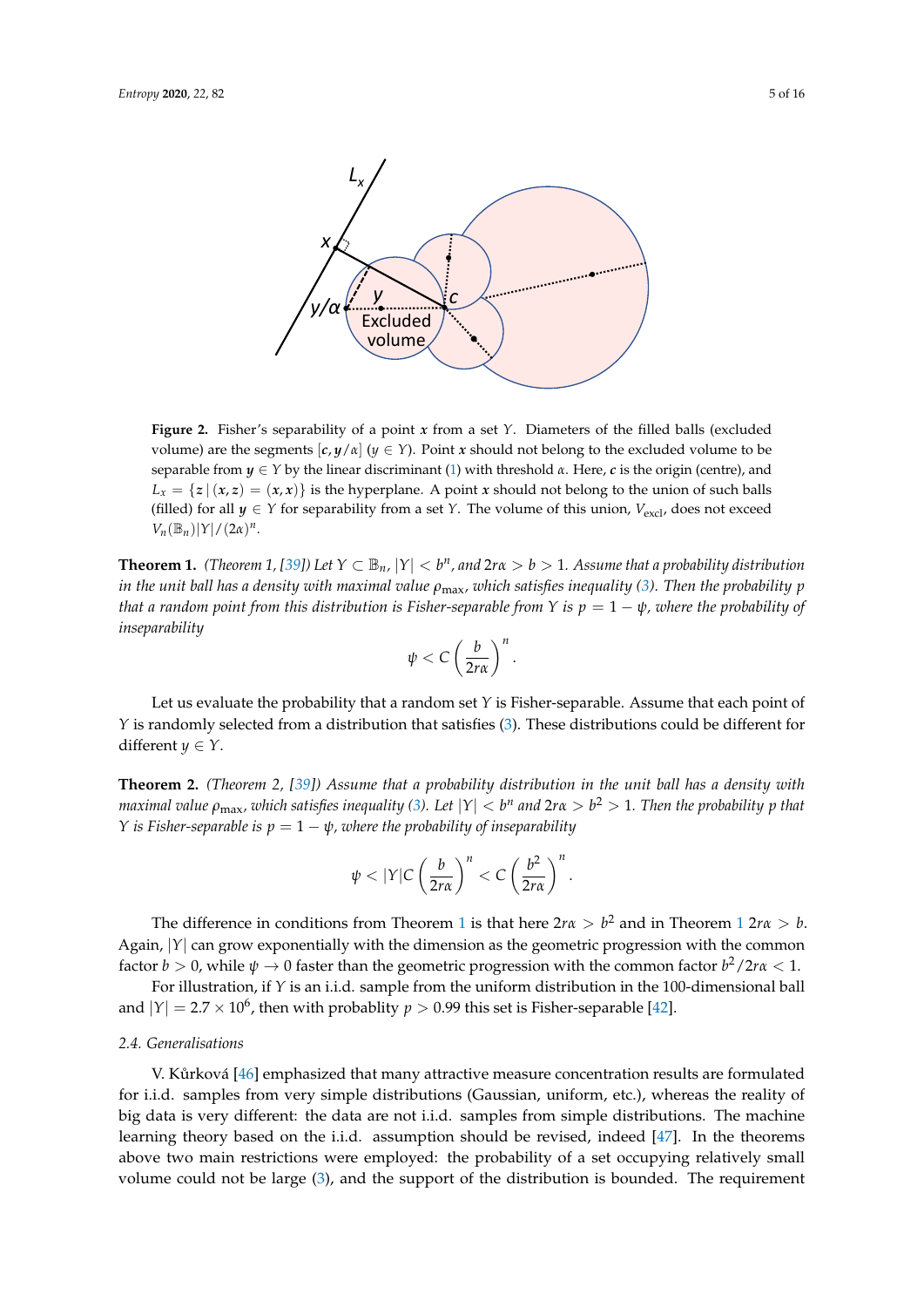of identical distribution of different points is not needed. The independence of the data points can be relaxed [\[39\]](#page-14-12). The boundedness of the support of distribution can be transformed to the 'not-too-heavy-tail' condition. The condition 'sets of relatively small volume should not have large probability' remains in most generalisations. It can be considered as 'smeared absolute continuity' because absolute continuity means that the sets of zero volume have zero probability. Theorems [1](#page-4-1) and [2](#page-4-2) have numerous generalisations [\[39,](#page-14-12)[40](#page-14-13)[,48](#page-14-21)[,49\]](#page-14-22). Let us briefly list some of them:

- Product distributions in a unite cube where coordinates *X<sup>i</sup>* are independent random variables with the variances separated from zero,  $var(X_i) > \sigma_0^2 > 0$  (Theorem 2, [\[42\]](#page-14-15)); significantly improved estimates are obtained by B. Grechuk [\[48\]](#page-14-21).
- Log-concave distributions (a distribution with density  $\rho(x)$  is log-concave if the set  $D = \{x | \rho(x) > 0\}$  is convex and  $g(x) = -\log \rho(x)$  is a convex function on *D*). In this case, the possibility of an exponential (non-Gaussian) tail brings a surprise: the upper size bound of the random set  $|Y|$ , sufficient for Fisher-separability in high dimensions with high probability, grows with dimension *n* as  $\sim \exp(a\sqrt{n})$ , i.e. slower than exponential (Theorem 5, [\[39\]](#page-14-12)).
- Strongly log-concave distributions. A log concave distribution is strongly log-concave if there exists a constant *c* > 0 such that

$$
\frac{g(x)+g(y)}{2}-g\left(\frac{x+y}{2}\right)\geq c\|x-y\|^2,\qquad \forall x,y\in D.
$$

In this case, we return to the exponential estimation of the maximal allowed size of  $|Y|$ (Corollary 4, [\[39\]](#page-14-12)). The comparison theorems [\[39\]](#page-14-12) allow us to combine different distributions, for example the distribution from Theorem [2](#page-4-2) in a ball with the log-concave or strongly log-concave tail outside the ball.

- The kernel versions of the stochastic separation theorem were found, proved and applied to some real-life problems [\[50\]](#page-14-23).
- There are also various estimations beyond the standard i.i.d. hypothesis [\[39\]](#page-14-12) but the general theory is yet to be developed.

#### *2.5. Some Applications*

The correction methods were tested on various AI applications for videostream processing: detection of faces for security applications and detection of pedestrians [\[39](#page-14-12)[,44](#page-14-17)[,51\]](#page-15-0), translation of Sign Language into text for communication between deaf-mute people [\[52\]](#page-15-1), knowledge transfer between AI systems [\[53\]](#page-15-2), medical image analysis, scanning and classifying archaeological artifacts [\[54\]](#page-15-3), etc., and even to some industrial systems with relatively high level of errors [\[43\]](#page-14-16).

Application of the corrector technology to image processing was patented together with industrial partners [\[55\]](#page-15-4). A typical test of correctors' performance is described below. For more detail of this test, we refer to [\[44\]](#page-14-17). A convolutional neural network (CNN) was trained to detect pedestrians in images. A set of 114,000 positive pedestrian and 375,000 negative non-pedestrian RGB images, re-sized to  $128 \times 128$ , were collected and used as a training set. The testing set comprised of 10,000 positives and 10,000 negatives. The training and testing sets did not intersect.

We investigated in the computational experiments if it is possible to take one of cutting edge CNNs and train a one-neuron corrector to eliminate all the false positives produced. We also look at what effect, this corrector had on true positive numbers.

For each positive and false positive we extracted the second to last fully connected layer from CNN. These extracted feature vectors have dimension 4096. We applied PCA to reduce the dimension and analyzed how the effectiveness of the correctors depends on the number of principal components retained. This number varied in our experiments from 50 to 2000. The 25 false positives, taken from the testing set, were chosen at random to model single mistakes of the legacy classifier. Several such samples were chosen. For data projected on more than the first 87 principal components one neuron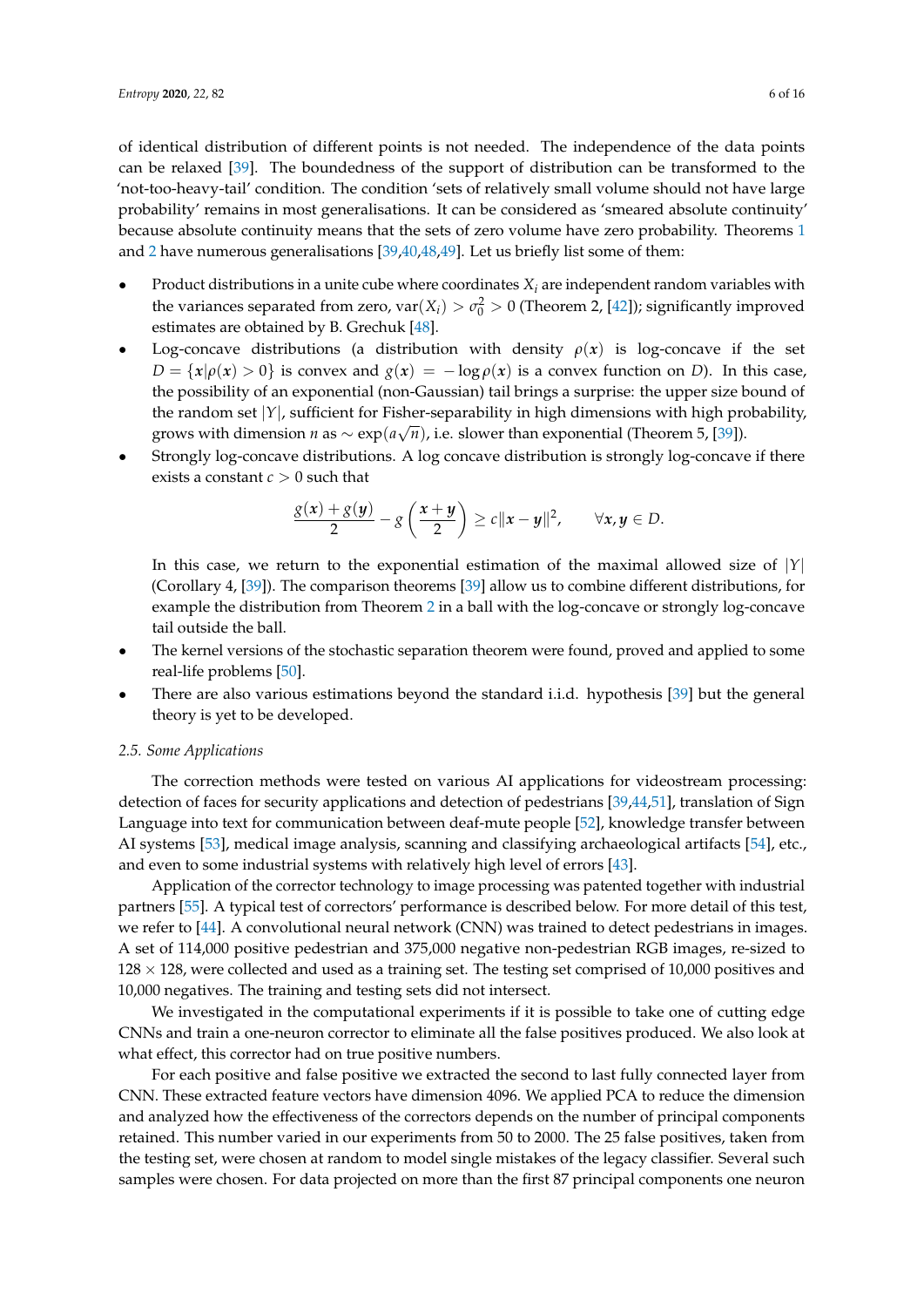with weights selected by the Fisher linear discriminant formula corrected 25 errors without doing any damage to classification capabilities (original skills) of the legacy AI system on the training set. For 50 or less principal components this separation is not perfect.

Single false positives were corrected successfully without any increase of the true positive rates. We removed more than 10 false positives at no cost to true positive detections in the street video data (Nottingham) by the use of a single linear function. Further increasing the number of corrected false positives demonstrated that a single-neuron corrector could result in gradual deterioration of the true positive rates.

# **3. Clustering in High Dimensions**

Producing a special corrector for every single mistake seems to be a non-optimal approach, despite some successes. In practice, happily, often one corrector improves performance and prevents the system from some new mistakes because they are correlated. Moreover, mistakes can be grouped in clusters and we can create correctors for the clusters of situations rather than for single mistakes. Here we meet another measure concentration 'blessing'. In high dimensions, clusters are good (well-separated) even in the situations when one can expect their strong intersection. For example, consider two clusters and the distance-based clustering. Let  $r_1^2$  and  $r_2^2$  be the mean squared Euclidean distances between the centroids of the clusters and their data points, and *ρ* be the distance between two centroids. The standard criteria of clusters' quality [\[56\]](#page-15-5) compare  $ρ$  with  $r_1 + r_2$  and assume that for 'good' clusters *r*<sub>1</sub> + *r*<sub>2</sub>  $\lt$  *ρ*. Assume the opposite, *r*<sub>1</sub> + *r*<sub>2</sub>  $>$  *ρ* and evaluate the volume of the intersection of two balls with radii *r*1, *r*2. The intersection of the spheres (boundaries of the balls) is a (*n* − 1)-dimensional sphere with the centre *c* (Figure [3\)](#page-6-0). Assume  $\rho^2 > |r_1^2 - r_2^2|$ , which means that *c* is situated between the centers of the balls (otherwise, the biggest ball includes more than a half of the volume of the smallest one). The intersection of clusters belongs to a ball of radius *R*:

<span id="page-6-1"></span>
$$
R^{2} = \frac{r_{1}^{2} + r_{2}^{2}}{2} - \frac{\rho^{2}}{4} - \frac{(r_{1}^{2} - r_{2}^{2})^{2}}{4\rho^{2}}.
$$
\n(4)

<span id="page-6-0"></span>

**Figure 3.** Measure of clustering quality. Intersection of two balls with the radii  $r_1$ ,  $r_2$  and the distance between centres  $\rho < r_1 + r_2$  is included in a ball with radius *R* [\(4\)](#page-6-1) and centre *c* (colored in red).

 $R < r_{1,2}$  and the fractions of the volume of the two initial balls in the intersection is less then  $(R/r_{1,2})^n$ . These fractions evaluate the probability to confuse points between the clusters (for uniform distributions, for the Gaussian distributions the estimates are similar). We can measure the goodness of high-dimensional clusters by

$$
\gamma = \left(\frac{R}{r_1}\right)^n + \left(\frac{R}{r_2}\right)^n.
$$

Note that *γ* exponentially tends to zero with *n* increase. Small *γ* means 'good' clustering.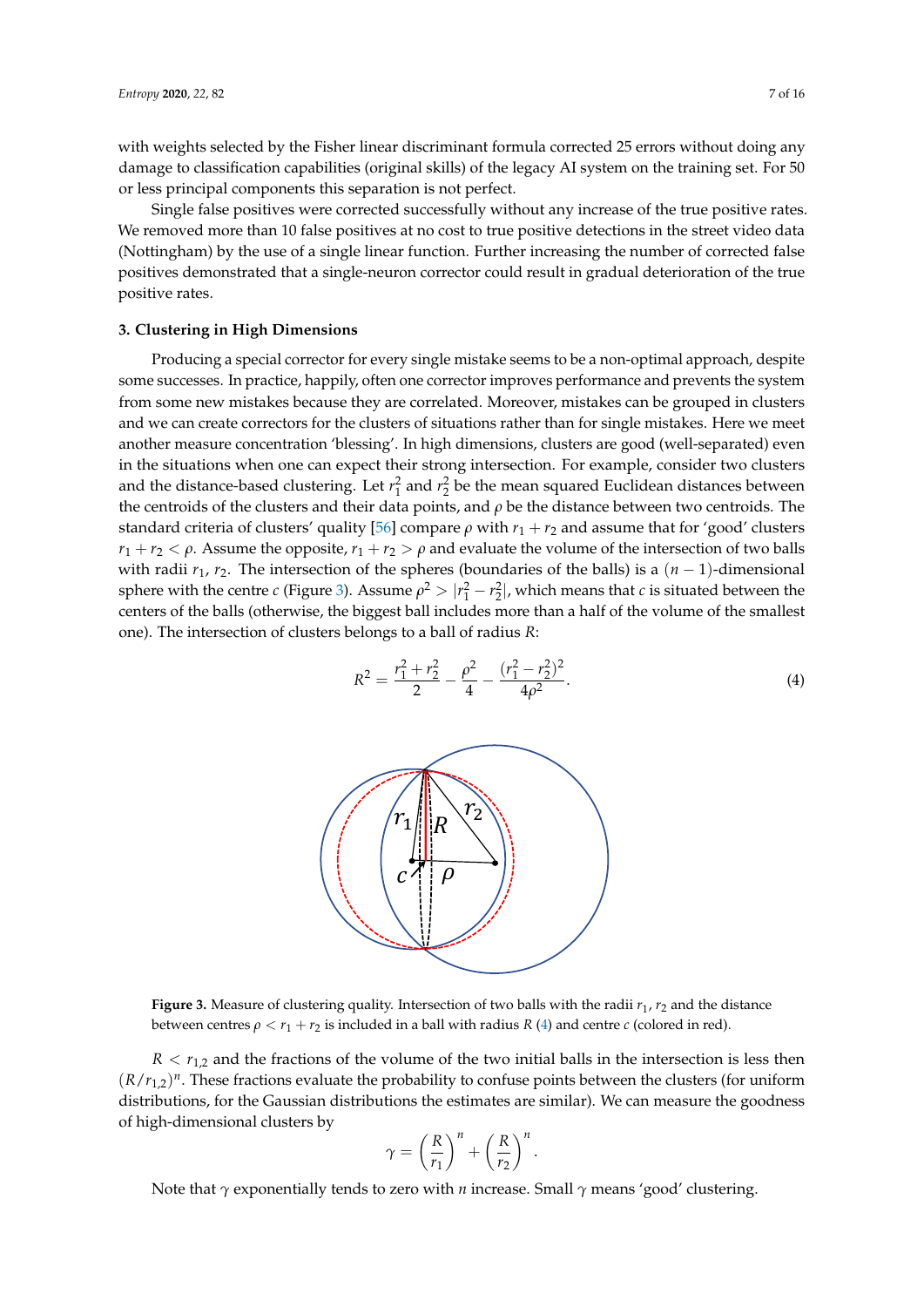If  $\gamma \ll 1$  then the probability to find a data point in the intersection of the balls (the 'area of confusion' between clusters) is negligible for uniform distributions in balls, isotropic Gaussian distributions and always when small volume implies small probability. Therefore, the clustering of mistakes for correction of high-dimensional machine learning systems gives good results even if clusters are not very good in the standard measures, and correction of clustered mistakes requires much fewer correctors for the same or even better accuracy [\[43\]](#page-14-16).

We implemented the correctors with separation of clustered false-positive mistakes from the set of true positive and tested them on the classical face detection task [\[43\]](#page-14-16). The legacy object detector was an OpenCV implementation of the Haar face detector. It has been applied to video footage capturing traffic and pedestrians on the streets of Montreal. The powerful MTCNN face detector was used to generate ground truth data. The total number of true positives was 21,896, and the total number of false positives was 9372. The training set contained randomly chosen 50% of positives and false positives. PCA was used for dimensionality reduction with 200 principal components retained. Single-cluster corrector allows one to filter 90% of all errors at the cost of missing 5% percent of true positives. In dimension 200, a cluster of errors is sufficiently well-separated from the true positives. A significant classification performance gain was observed with more clusters, up to 100.

Further increase of dimension (the number of principal components retained) can even damage the performance because the number of features does not coincide with the dimension of the dataset, and the whitening with retained minor component can lead to ill-posed problems and loss of stability. For more detail, we refer to [\[43\]](#page-14-16).

#### **4. What Does 'High Dimensionality' Mean?**

The dimensionality of data should not be naively confused with the number of features. Let us have *n* objects with *p* features. The usual data matrix in statistics is a 2D *n* × *p* array with *n* rows and *p* columns. The rows give values of features for an individual sample, and the columns give values of a feature for different objects. In classical statistics, we assume that  $n \gg p$  and even study asymptotic estimates for  $n \to \infty$  and p fixed. But, the modern 'post-classical' world is different [\[14\]](#page-13-7): the situation with  $n < p$  (and even  $n \ll p$ ) is not anomalous anymore. Moreover, it can be considered in some sense as the generic case: we can measure a very large number of attributes for a relatively small number of individual cases.

In such a situation the default preprocessing method could be recommended [\[57\]](#page-15-6): transform the  $n \times p$  data matrix with  $n \lt p$  into the square  $n \times n$  matrix of inner products (or correlation coefficients) between the individual data vectors. After that, apply PCA and all the standard machinery of machine learning. New data will be presented by projections on the old samples. (Detailed description of this preprocessing and the following steps is presented in [\[57\]](#page-15-6) with an applied case study for *n* = 64 and  $p\approx$  5  $\times$  10<sup>5</sup>.) Such a preprocessing reduces the apparent dimension of the data\_space to  $p\leq n.$ 

PCA gives us a tool for estimating the linear dimension of the dataset. Dimensionality reduction is achieved by using only the first few principal components. Several heuristics are used for evaluation of how many principal components should be retained:

- The classical Kaiser rule recommends to retain the principal components corresponding to the eigenvalues of the correlation matrix  $\lambda \geq 1$  (or  $\lambda \geq \alpha$  where  $\alpha < 1$  is a selected threshold; often  $\alpha = 0.5$  is selected). This is, perhaps, the most popular choice.
- Control of the fraction of variance unexplained. This approach is also popular, but it can retain too many minor components that can be considered 'noise'.
- Conditional number control [\[39\]](#page-14-12) recommends to retain the principal components corresponding to *λ* ≥  $λ_{max}/κ$ , where  $λ_{max}$  is the maximal eigenvalue of the correlation matrix and *κ* is the upper border of the conditional number (the recommended values are  $\kappa \leq 10$  [\[58\]](#page-15-7)). This recommendation is very useful because it provides direct control of multicollinearity.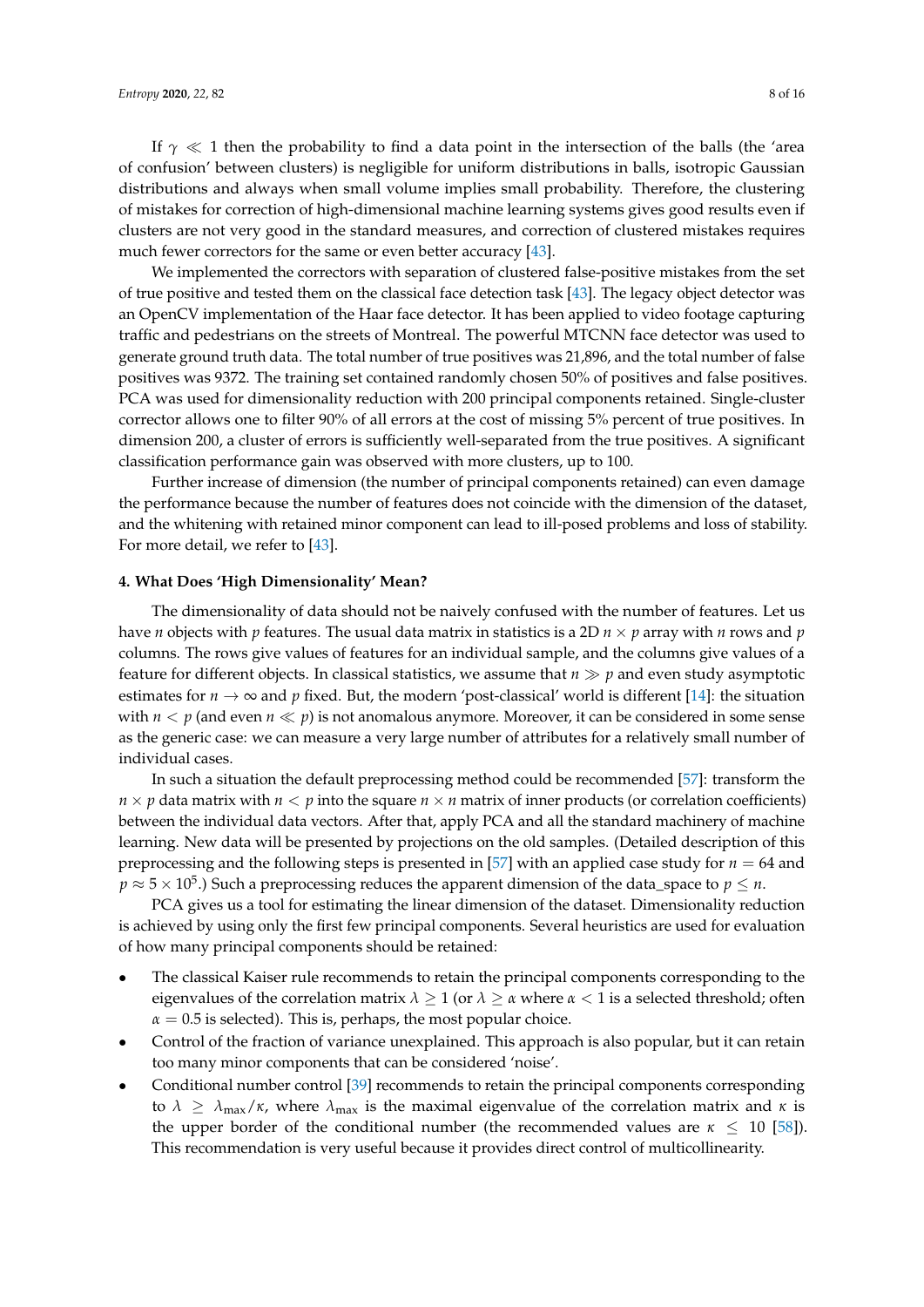After dimensionality reduction, we can perform whitening of data and apply the stochastic separation theorems. This requires a hypothesis about the distribution of data: sets of a relatively small volume should not have a high probability, and there should be no 'heavy tails'. Unfortunately, this assumption is not always true in the practice of big data analysis. (We are grateful to G. Hinton and V. Kůrková for this comment.).

The separability properties can be affected by various violations of i.i.d. structure of data, inhomogeneity of data, small clusters and fine-grained lumping, and other peculiarities [\[59\]](#page-15-8). Therefore, the notion of dimension should be revisited. We proposed to use the Fisher separability of data to estimate the dimension [\[39\]](#page-14-12). For regular probability distributions, this estimate will give a standard geometric dimension, whereas, for complex (and often more realistic) cases, it will provide a more useful dimension characteristic. This approach was tested [\[59\]](#page-15-8) for many bioinformatic datasets.

For analysis of Fisher's separability and related estimation of dimensionality for general distribution and empirical datasets, an auxiliary random variable is used [\[39](#page-14-12)[,59\]](#page-15-8). This is the probability that a randomly chosen point *x* is not Fisher-separable with threshold *α* from a given data point *y* by the discriminant [\(1\)](#page-3-0):

$$
p = p_y(\alpha) = \int_{\left\|z - \frac{y}{2\alpha}\right\| \le \frac{\|y\|}{2\alpha}} \rho(z) \, dz,\tag{5}
$$

where  $\rho(z)$  *dz* is the probability measure for *x*.

If *y* is selected at random (not compulsory with the same distribution as *x*) then  $p_y(x)$  is a random variable. For a finite dataset *Y* the probability  $p_Y(\alpha)$  that the data point is not Fisher-separable with threshold *α* from *Y* can be evaluated by the sum of  $p_y(\alpha)$  for  $y \in Y$ :

$$
p_Y(\alpha) \le \sum_{y \in Y} p_y(\alpha). \tag{6}
$$

Comparison of the empirical distribution of  $p_y(\alpha)$  to the distribution evaluated for the high-dimensional sphere S *<sup>n</sup>*−<sup>1</sup> ⊂ R*<sup>n</sup>* can be used as information about the 'effective' dimension of data. The probability  $p_y(\alpha)$  is the same for all  $y \in \mathbb{S}^{n-1}$  and exponentially decreases for large *n*. We assume that *y* is sampled randomly from for the rotationally invariant distribution on the unit sphere S *<sup>n</sup>*−<sup>1</sup> ⊂ R*<sup>n</sup>* . For large *n* the asymptotic formula holds [\[39](#page-14-12)[,59\]](#page-15-8):

<span id="page-8-1"></span>
$$
p_y(\alpha) \approx \frac{(1-\alpha^2)^{(n-1)/2}}{\alpha\sqrt{2\pi(n-1)}}.
$$
\n(7)

Here  $f(n) \approx g(n)$  means that  $f(n)/g(n) \to 1$  when  $n \to \infty$  (the functions here are strictly positive). It was noticed that the asymptotically equivalent formula with the denominator *α* 2*πn* performs better in small dimensions [\[59\]](#page-15-8).

The introduced measure of dimension performs competitively with other state-of-the-art measures for simple i.i.d. data situated on manifolds [\[39](#page-14-12)[,59\]](#page-15-8). It was shown to perform better in the case of noisy samples and allows estimation of the intrinsic dimension in situations where the intrinsic manifold, regular distribution and i.i.d. assumptions are not valid [\[59\]](#page-15-8).

After this revision of the definition of data dimension, we can answer the question from the title of this section: What does 'high dimensionality' mean? The answer is given by the stochastic separation estimates for the uniform distribution in the unit sphere  $\mathbb{S}^{n-1}\subset\mathbb{R}^n.$  Let  $y\in\mathbb{S}^{n-1}.$  We use notation  $A_m$ for the volume (surface) of  $\mathbb{S}^m$ . The points of  $\mathbb{S}^{n-1}$ , which are not Fisher-separable from *y* with a given threshold *α*, form a spherical cap with the base radius  $r = \sqrt{1 - \alpha^2}$  (Figure [4\)](#page-9-0). The area of this cap is estimated from above by the lateral surface of the cone with the same base, which is tangent to the sphere at the base points (see Figure [4\)](#page-9-0). Therefore, the probability  $\psi_{\alpha}$  that a point selected randomly from the rotationally invariant distribution on S *n*−1 is not Fisher-separable from *y* is estimated from above as 2 (*n*−1)/2

<span id="page-8-0"></span>
$$
p_y(\alpha) < \frac{A_{n-2}}{A_{n-1}} \frac{(1 - \alpha^2)^{(n-1)/2}}{\alpha(n-1)}.\tag{8}
$$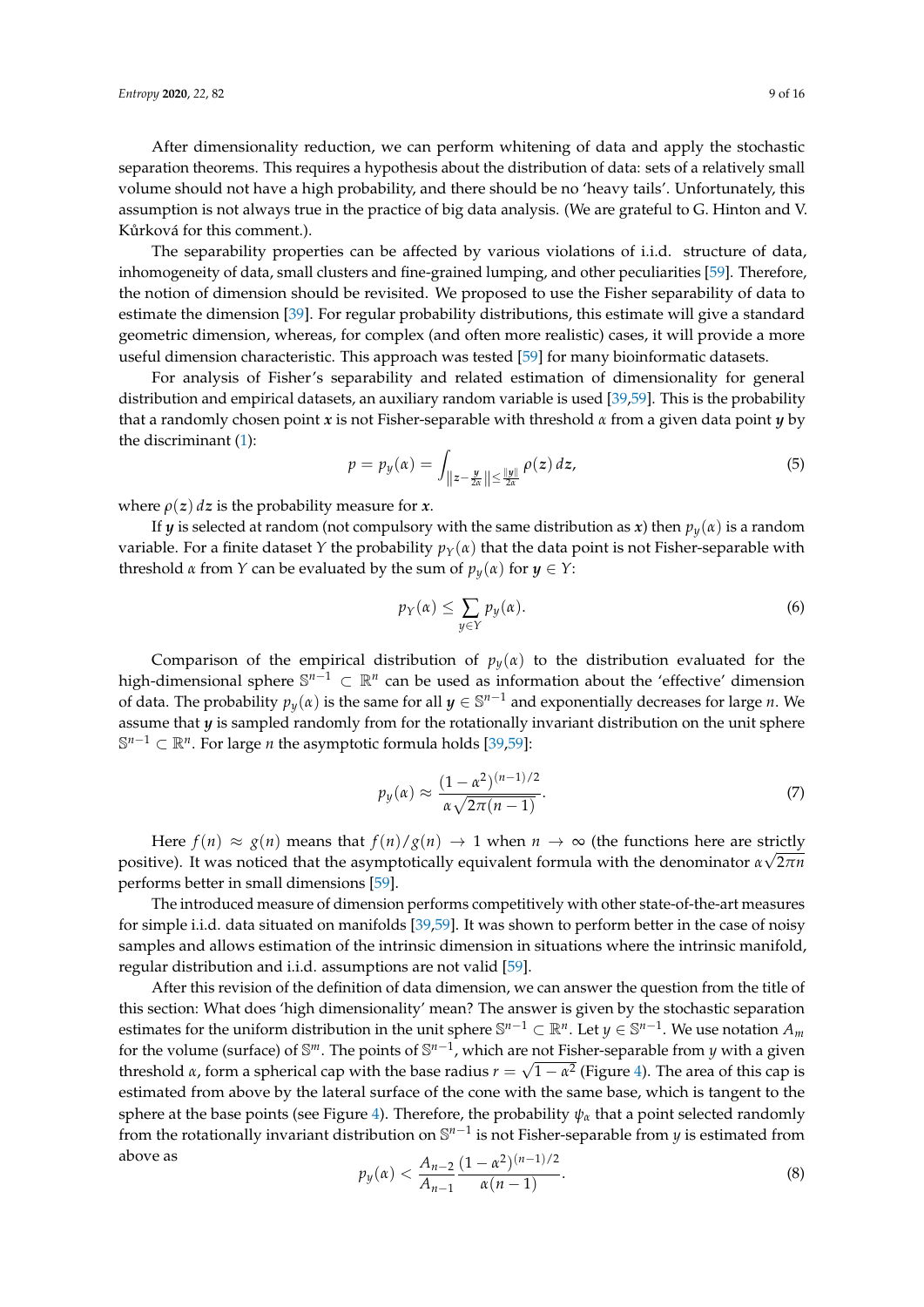<span id="page-9-0"></span>

**Figure 4.** Estimation of the area of the spherical cap. A point of  $\mathbb{S}^{n-1}$  is Fisher-separable from  $y \in \mathbb{S}^{n-1}$ with the threshold  $\alpha = \cos \phi$  if and only if it does not belong to the spherical cap with the base radius *r* = sin *φ* and the base plane orthogonal to *y*. The surface of this spherical cap is less than the lateral surface of the cone that is tangent to the base. The *n* − 2-dimensional surface of the base is  $A_B = r^{n-2}A_{n-2}$ . The lateral surface of the cone is  $lA_B/(n-1)$ .

The surface area of S *n*−1 is

$$
A_{n-1} = \frac{2\pi^{\frac{n}{2}}}{\Gamma\left(\frac{n}{2}\right)},\tag{9}
$$

where Γ is Euler's gamma-function.

Rewrite the estimate [\(8\)](#page-8-0) as

$$
p_y(\alpha) < \frac{\Gamma\left(\frac{n}{2}\right)}{\Gamma\left(\frac{n-1}{2}\right)} \frac{(1-\alpha^2)^{(n-1)/2}}{\alpha\sqrt{\pi}}.\tag{10}
$$

Recall that  $\Gamma(x)$  is a monotonically increasing logarithmically convex function for  $x \geq 3/2$  [\[60\]](#page-15-9). Therefore, for  $n \geq 4$ 

$$
\frac{\Gamma\left(\frac{n}{2}\right)}{\Gamma\left(\frac{n-1}{2}\right)} < \frac{\Gamma\left(\frac{n+1}{2}\right)}{\Gamma\left(\frac{n}{2}\right)}.
$$

Take into account that  $\Gamma\left(\frac{n+1}{2}\right) = \frac{n-1}{2}\Gamma\left(\frac{n-1}{2}\right)$  (because  $\Gamma(x+1) = x\Gamma(x)$ ). After elementary transforms it gives us √

$$
\frac{\Gamma^2\left(\frac{n}{2}\right)}{\Gamma^2\left(\frac{n-1}{2}\right)} < \frac{n-1}{2} \text{ and } \frac{\Gamma\left(\frac{n}{2}\right)}{\Gamma\left(\frac{n-1}{2}\right)} < \frac{\sqrt{n-1}}{\sqrt{2}}.
$$

Finally, we got an elementary estimate for  $p_y(\alpha)$  from above

<span id="page-9-1"></span>
$$
p_y(\alpha) < \frac{(1 - \alpha^2)^{(n-1)/2}}{\alpha \sqrt{2\pi (n-1)}}.\tag{11}
$$

Compared to [\(7\)](#page-8-1), this estimate from above is asymptotically exact.

Estimate from above a probability of a separability violations using [\(11\)](#page-9-1) and an elementary rule: for any family of events  $U_1, U_2, \ldots, U_m$ ,

<span id="page-9-2"></span>
$$
\mathbf{P}(U_1 \vee U_2 \vee \ldots \vee U_m) \leq \mathbf{P}(U_1) + \mathbf{P}(U_2) + \ldots + \mathbf{P}(U_m). \tag{12}
$$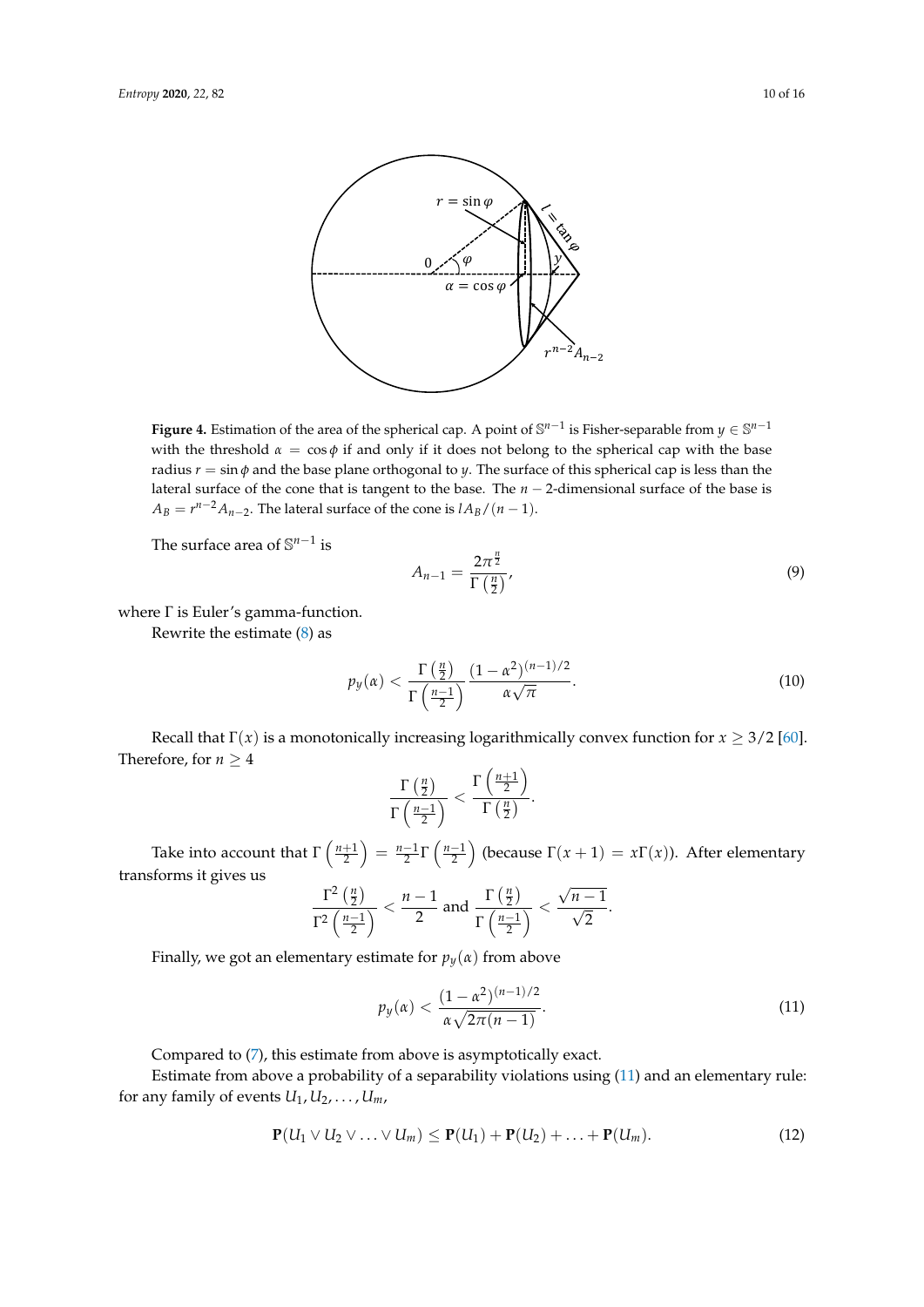According to [\(11\)](#page-9-1) and [\(12\)](#page-9-2), if  $0 < \psi < 1$ , *Y* is an i.i.d. sample from a rotationally invariant distribution on S *<sup>n</sup>*−<sup>1</sup> and

<span id="page-10-0"></span>
$$
|Y|\frac{(1-\alpha^2)^{(n-1)/2}}{\alpha\sqrt{2\pi(n-1)}} < \psi,
$$
\n(13)

then all sample points with a probability greater than  $1 - \psi$  are Fischer-separable from a given point *y* with a threshold *α*. Similarly, if

<span id="page-10-1"></span>
$$
|Y|^2 \frac{(1 - \alpha^2)^{(n-1)/2}}{\alpha \sqrt{2\pi (n-1)}} < \psi,\tag{14}
$$

then with probability greater than  $1 - \psi$  each sample point is Fisher-separable from the rest of the sample with a threshold *α*.

Estimates [\(13\)](#page-10-0) and [\(14\)](#page-10-1) provide sufficient conditions for separability. The Table [1](#page-10-2) illustrates these estimates (the upper borders of |*Y*| in these estimates are presented in the table with three significant figures). For an illustration of the separability properties, we estimated from above the sample size for which the Fisher-separability is guaranteed with a probability 0.99 and a threshold value  $\alpha = 0.8$ (Table [1\)](#page-10-2). These sample sizes grow fast with dimension. From the Fisher-separability point of view, dimensions 30 or 50 are already large. The effects of high-dimensional stochastic separability emerge with increasing dimensionality much earlier than, for example, the appearance of exponentially large quasi-orthogonal bases [\[28\]](#page-14-1).

<span id="page-10-2"></span>**Table 1.** Stochastic separation on  $n-1$ -dimensional spheres. For a sample size less than  $M_{1,99}$ , all points of an i.i.d. sample with a probability greater than 0.99 are Fischer-separable from a given point *y* with a threshold  $\alpha = 0.8$ . For a sample size less than  $M_{2,99}$ , with probability greater than 0.99 an i.i.d. sample is Fisher-separable with a threshold  $\alpha = 0.8$  (that is, each sample point is Fisher-separable from the rest of the sample with this threshold).

|            | $n = 10$ | $n = 20$ | $n = 30$ | $n = 40$           | $n = 50$                                                                                                                                         | $n = 60$ | $n = 70$ | $n = 80$ |
|------------|----------|----------|----------|--------------------|--------------------------------------------------------------------------------------------------------------------------------------------------|----------|----------|----------|
| $M_{1.99}$ | - 5      |          |          |                    | $1.43 \times 10^3$ $2.94 \times 10^5$ $5.91 \times 10^7$ $1.04 \times 10^{10}$ $1.89 \times 10^{12}$ $3.38 \times 10^{14}$ $5.98 \times 10^{15}$ |          |          |          |
| $M_{2.99}$ |          |          | 542      | $7.49 \times 10^3$ | $1.02 \times 10^5$ $1.37 \times 10^6$ $1.84 \times 10^7$ $7.73 \times 10^7$                                                                      |          |          |          |

#### **5. Discussion: The Heresy of Unheard-of Simplicity and Single Cell Revolution in Neuroscience**

V. Kreinovich [\[61\]](#page-15-10) summarised the impression from the effective AI correctors based on Fisher's discriminant in high dimensions as "The heresy of unheard-of simplicity" using quotation of the famous Pasternak poetry. Such a simplicity appears also in brain functioning. Despite our expectation that complex intellectual phenomena is a result of a perfectly orchestrated collaboration between many different cells, there is a phenomenon of sparse coding, concept cells, or so-called 'grandmother cells' which selectively react to the specific concepts like a grandmother or a well-known actress ('Jennifer Aniston cells') [\[62\]](#page-15-11). These experimental results continue the single neuron revolution in sensory psychology [\[63\]](#page-15-12).

The idea of grandmother or concept cells was proposed in the late 1960s. In 1972, Barlow published a manifest about the single neuron revolution in sensory psychology [\[63\]](#page-15-12). He suggested: "our perceptions are caused by the activity of a rather small number of neurons selected from a very large population of predominantly silent cells." Barlow presented many experimental evidences of single-cell perception. In all these examples, neurons reacted selectively to the key patterns (called 'trigger features'). This reaction was invariant to various changes in conditions.

The modern point of view on the single-cell revolution was briefly summarised recently by R. Quian Quiroga [\[64\]](#page-15-13). He mentioned that the 'grandmother cells' were invented by Lettvin "to ridicule the idea that single neurons can encode specific concepts". Later discoveries changed the situation and added more meaning and detail to these ideas. The idea of concept cells was evolved during decades. According to Quian Quiroga, these cells are not involved in identifying a particular stimulus or concept. They are rather involved in creating and retrieving associations and can be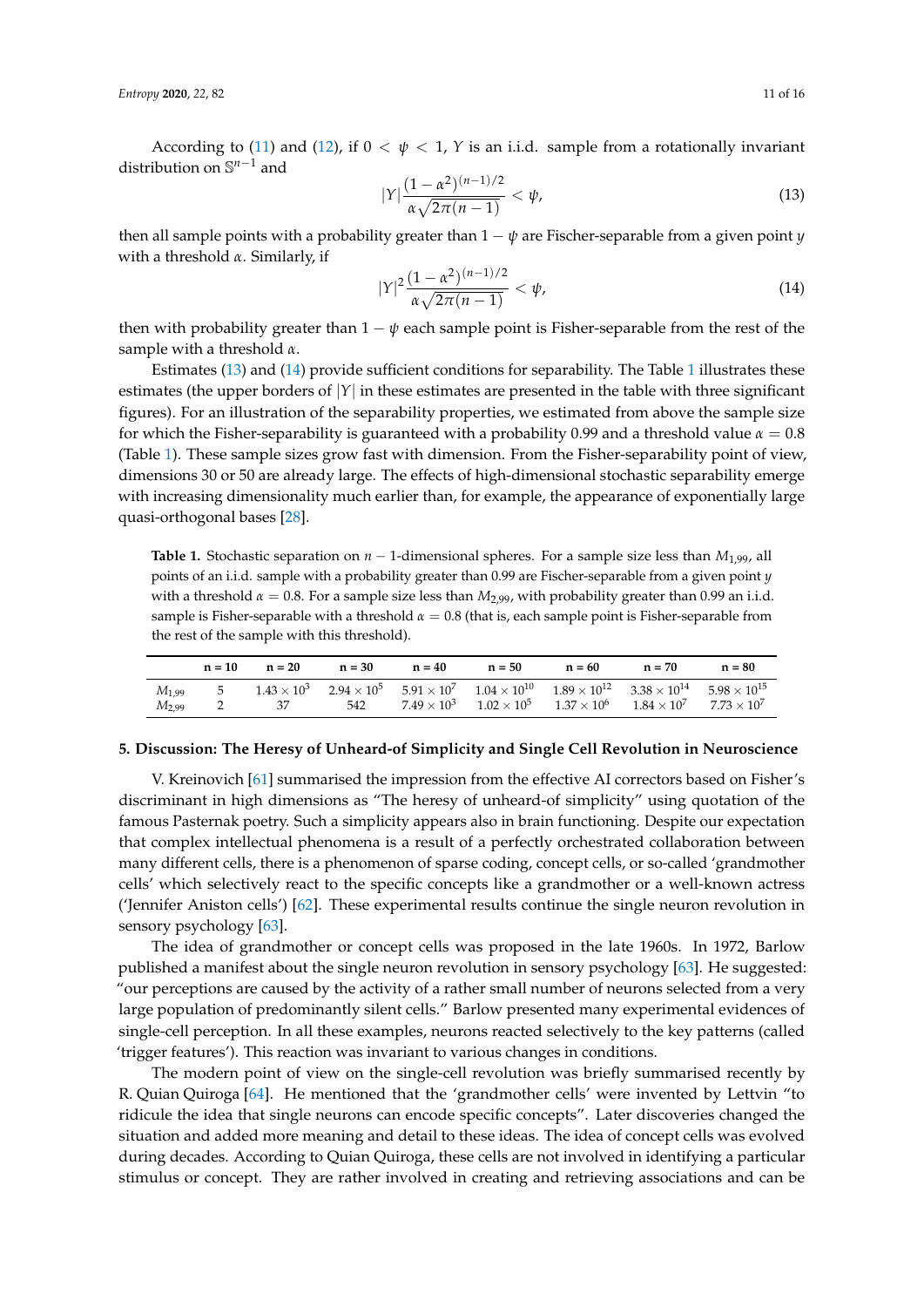seen as the "building blocks of episodic memory". Many recent discoveries used data received from intracranial electrodes implanted in the medial temporal lobe (MTL; the hippocampus and surrounding cortex) for patients medications. The activity of dozens of neurons can be recorded while patients perform different tasks. Neurons with high selectivity and invariance were found. In particular, one neuron fired to the presentation of seven different pictures of Jennifer Aniston and her spoken and written name, but not to 80 pictures of other persons. Emergence of associations between images was also discovered.

Some important memory functions are performed by stratified brain structures, such as the hippocampus. The CA1 region of the hippocampus includes a monolayer of morphologically similar pyramidal cells oriented parallel to the main axis (Figure [5\)](#page-11-0). In humans, CA1 region of the hippocampus contains  $1.4 \times 10^7$  of pyramidal neurons. Excitatory inputs to these neurons come from the CA3 regions (ipsi- and contra-lateral). Each CA3 pyramidal neuron sends an axon that bifurcates and leaves multiple collaterals in the CA1 (Figure [5b](#page-11-0)). This structural organization allows transmitting multidimensional information from the CA3 region to neurons in the CA1 region. Thus, we have simultaneous convergence and divergence of the information content (Figure [5b](#page-11-0), right). A single pyramidal cell can receive around 30,000 excitatory and 1700 inhibitory inputs (data for rats [\[65\]](#page-15-14)). Moreover, these numbers of synaptic contacts of cells vary greatly between neurons [\[66\]](#page-15-15). There are nonuniform and clustered connectivity patterns. Such a variability is considered as a part of the mechanism enhancing neuronal feature selectivity [\[66\]](#page-15-15). However, anatomical connectivity is not automatically transferred into functional connectivity and a realistic model should decrease significantly (by several orders of magnitude) the number of functional connections (see, for example, [\[67\]](#page-15-16)). Nevertheless, even several dozens of effective functional connections are sufficient for the application of stochastic separation theorems (see Table [1\)](#page-10-2).

<span id="page-11-0"></span>

**Figure 5.** Organisation of encoding memories by single neurons in laminar structures: (**a**) laminar organization of the CA3 and CA1 areas in the hippocampus facilitates multiple parallel synaptic contacts between neurons in these areas by means of Schaffer collaterals; (**b**) axons from CA3 pyramidal neurons bifurcate and pass through the CA1 area in parallel (**left**) giving rise to the convergence-divergence of the information content (**right**). Multiple CA1 neurons receive multiple synaptic contacts from CA3 neurons; (**c**) schematic representation of three memory encoding schemes: (1) selectivity. A neuron (shown in green) receives inputs from multiple presynaptic cells that code different information items. It detects (responds to) only one stimulus (purple trace), whereas rejecting the others; (2) clustering. Similar to 1, but now a neuron (shown in blue) detects a group of stimuli (purple and blue traces) and ignores the others; (3) acquiring memories. A neuron (shown in red) learns dynamically a new memory item (blue trace) by associating it with a known one (purple trace). ((Figure 13, [\[40\]](#page-14-13)), published under CC BY-NC-ND 4.0 license.).

For sufficiently high-dimensional sets of input signals a simple enough functional neuronal model with Hebbian learning (the generalized Oja rule [\[40](#page-14-13)[,68\]](#page-15-17)) is capable of explaining the following phenomena: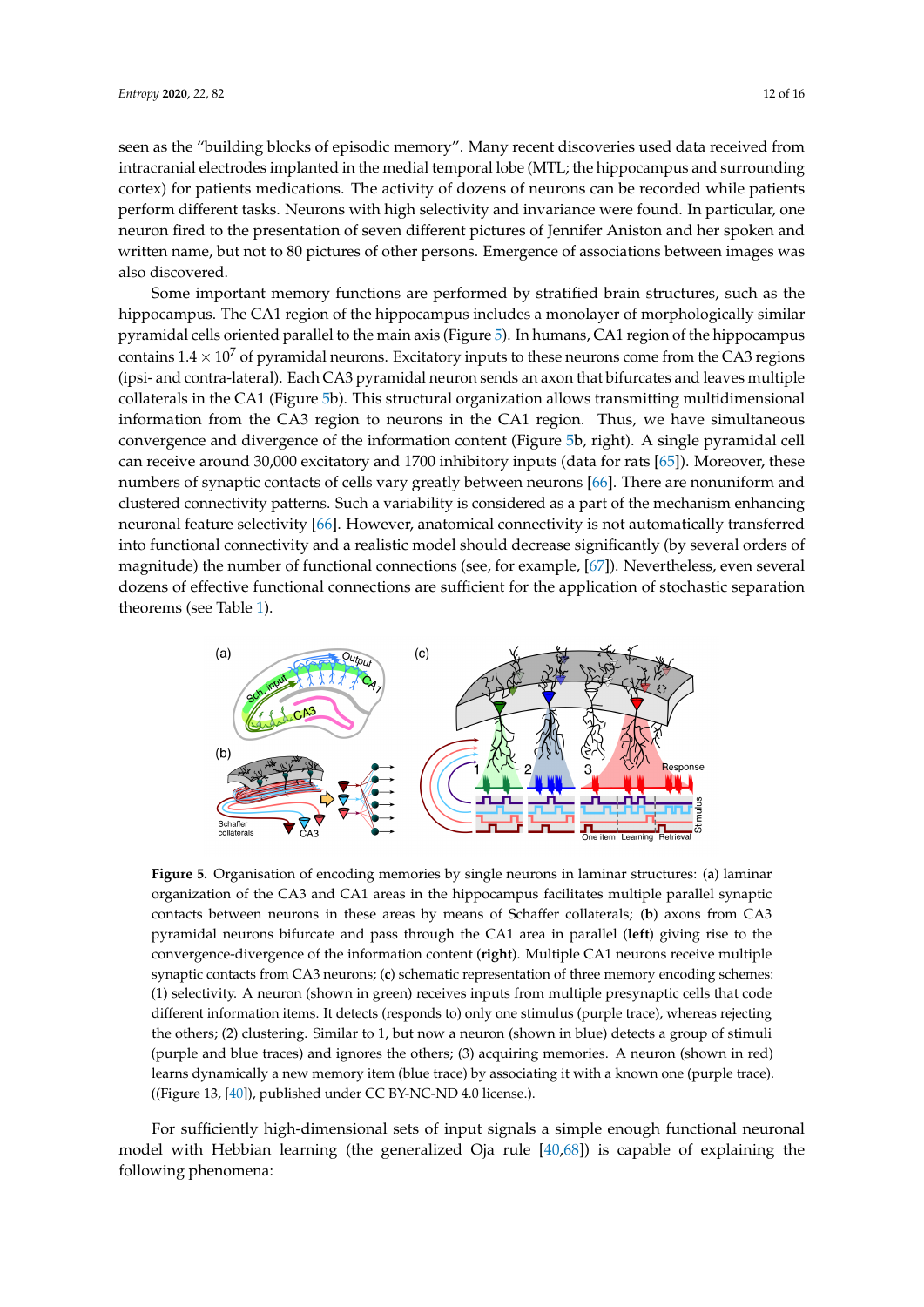- the extreme selectivity of single neurons to the information content of high-dimensional data (Figure  $5(c1)$  $5(c1)$ ),
- simultaneous separation of several uncorrelated informational items from a large set of stimuli (Figure [5\(](#page-11-0)c2)),
- dynamic learning of new items by associating them with already known ones (Figure [5\(](#page-11-0)c3)).

These results constitute a basis for the organization of complex memories in ensembles of single neurons.

Re-training large ensembles of neurons is extremely time and resources consuming both in the brain and in machine learning. It is, in fact, impossible to realize such a re-training in many real-life situations and applications. "The existence of high discriminative units and a hierarchical organization for error correction are fundamental for effective information encoding, processing and execution, also relevant for fast learning and to optimize memory capacity" [\[69\]](#page-15-18).

The multidimensional brain is the most puzzling example of the 'heresy of unheard-of simplicity', but the same phenomenon has been observed in social sciences and in many other disciplines [\[61\]](#page-15-10).

There is a fundamental difference and complementarity between analysis of essentially high-dimensional datasets, where simple linear methods are applicable, and reducible datasets for which non-linear methods are needed, both for reduction and analysis [\[30\]](#page-14-3). This alternative in neuroscience was described as high-dimensional 'brainland' versus low-dimensional 'flatland' [\[70\]](#page-15-19). The specific multidimensional effects of the 'blessing of dimensionality' can be considered as the deepest reason for the discovery of small groups of neurons that control important physiological phenomena. On the other hand, even low dimensional data live often in a higher-dimensional space and the dynamics of low-dimensional models should be naturally embedded into the high-dimensional 'brainland'. Thus, a "crucial problem nowadays is the 'game' of moving from 'brainland' to 'flatland' and backward" [\[70\]](#page-15-19).

C. van Leeuwen formulated a radically opposite point of view [\[71\]](#page-15-20): neither high-dimensional linear models nor low-dimensional non-linear models have serious relations to the brain.

The devil is in the detail. First of all, the preprocessing is always needed to extract the relevant features. The linear method of choice is PCA. Various versions of non-linear PCA can be also useful [\[6\]](#page-12-5). After that, nobody has a guarantee that the dataset is either essentially high-dimensional or reducible. It can be a mixture of both alternatives, therefore both extraction of reducible lower-dimensional subset for nonlinear analysis and linear analysis of the high dimensional residuals could be needed together.

**Author Contributions:** Conceptualization, A.N.G., V.A.M. and I.Y.T.; Methodology, A.N.G., V.A.M. and I.Y.T.; Writing—Original Draft Preparation, A.N.G.; Writing—Editing, A.N.G., V.A.M. and I.Y.T.; Visualization, A.N.G., V.A.M. and I.Y.T. All authors have read and agreed to the published version of the manuscript.

**Funding:** The work was supported by the Ministry of Science and Higher Education of the Russian Federation (Project No. 14.Y26.31.0022). Work of A.N.G. and I.Y.T. was also supported by Innovate UK (Knowledge Transfer Partnership grants KTP009890; KTP010522) and University of Leicester. V.A.M acknowledges support from the Spanish Ministry of Economy, Industry, and Competitiveness (grant FIS2017-82900-P).

**Conflicts of Interest:** The authors declare no conflict of interest.

## **References**

- <span id="page-12-1"></span><span id="page-12-0"></span>1. Bellman, R. *Dynamic Programming*; Princeton University Press: Princeton, NJ, USA, 1957.
- 2. Bellman, R. The theory of dynamic programming. *Bull. Am. Math. Soc.* **1954**, *60*, 503–515. [\[CrossRef\]](http://dx.doi.org/10.1090/S0002-9904-1954-09848-8)
- <span id="page-12-2"></span>3. Bellman, R.; Kalaba, R. Reduction of dimensionality, dynamic programming, and control processes. *J. Basic Eng.* **1961**, *83*, 82–84. [\[CrossRef\]](http://dx.doi.org/10.1115/1.3658896)
- <span id="page-12-3"></span>4. Gorban, A.N.; Kazantzis, N.; Kevrekidis, I.G.; Öttinger, H.C.; Theodoropoulos, C. (Eds.) *Model Reduction and Coarse–Graining Approaches for Multiscale Phenomena*; Springer: Berlin/Heidelberg, Germany, 2006.
- <span id="page-12-5"></span><span id="page-12-4"></span>5. Jolliffe, I. *Principal Component Analysis*; Springer: Berlin/Heidelberg, Germany, 1993.
- 6. Gorban, A.N.; Kégl, B.; Wunsch, D.; Zinovyev, A. (Eds.) *Principal Manifolds for Data Visualisation and Dimension Reduction*; Springer: Berlin/Heidelberg, Germany, 2008. [\[CrossRef\]](http://dx.doi.org/10.1007/978-3-540-73750-6)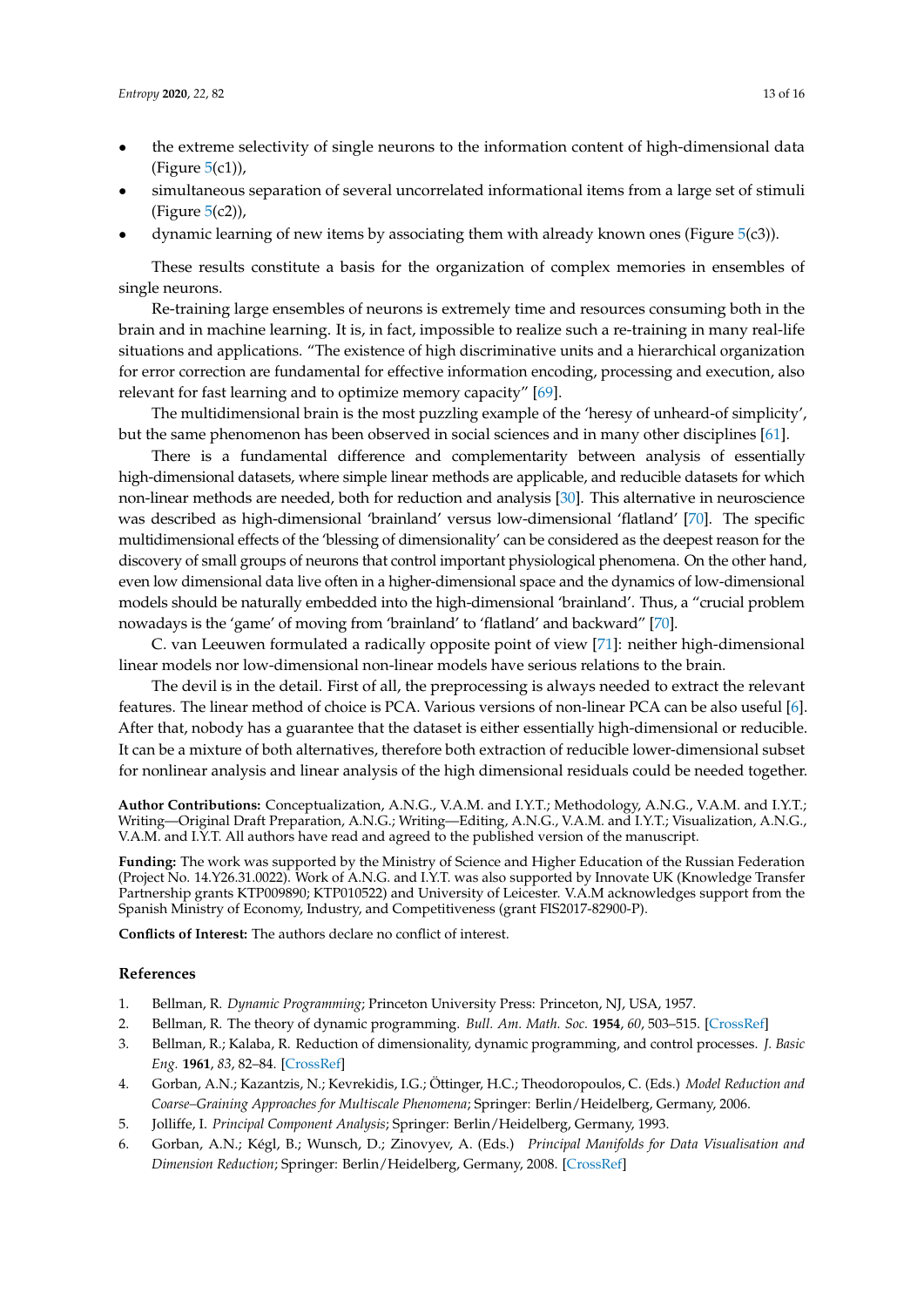- <span id="page-13-0"></span>7. Gorban, A.N.; Zinovyev, A. Principal manifolds and graphs in practice: from molecular biology to dynamical systems. *Int. J. Neural Syst.* **2010**, *20*, 219–232. [\[CrossRef\]](http://dx.doi.org/10.1142/S0129065710002383) [\[PubMed\]](http://www.ncbi.nlm.nih.gov/pubmed/20556849)
- <span id="page-13-1"></span>8. Cichocki, A.; Lee, N.; Oseledets, I.; Phan, A.H.; Zhao, Q.; Mandic, D.P. Tensor networks for dimensionality reduction and large-scale optimization: Part 1 low-rank tensor decompositions. Found. Trends<sup>®</sup> Mach. Learn. **2016**, *9*, 249–429. [\[CrossRef\]](http://dx.doi.org/10.1561/2200000059)
- <span id="page-13-2"></span>9. Cichocki, A.; Phan, A.H.; Zhao, Q.; Lee, N.; Oseledets, I.; Sugiyama, M.; Mandic, D.P. Tensor networks for dimensionality reduction and large-scale optimization: Part 2 applications and future perspectives. *Found. Trends* <sup>R</sup> *Mach. Learn.* **2017**, *9*, 431–673. [\[CrossRef\]](http://dx.doi.org/10.1561/2200000067)
- <span id="page-13-3"></span>10. Beyer, K.; Goldstein, J.; Ramakrishnan, R.; Shaft, U. When is "nearest neighbor" meaningful? In Proceedings of the 7th International Conference on Database Theory (ICDT), Jerusalem, Israel, 10–12 January 1999; pp. 217–235. [\[CrossRef\]](http://dx.doi.org/10.1007/3-540-49257-7_15)
- <span id="page-13-4"></span>11. Pestov, V. Is the k-NN classifier in high dimensions affected by the curse of dimensionality? *Comput. Math. Appl.* **2013**, *65*, 1427–1437. [\[CrossRef\]](http://dx.doi.org/10.1016/j.camwa.2012.09.011)
- <span id="page-13-5"></span>12. Kainen, P.C. Utilizing geometric anomalies of high dimension: when complexity makes computation easier. In *Computer-Intensive Methods in Control and Signal Processing: The Curse of Dimensionality*; Warwick, K., Kárný, M., Eds.; Springer: New York, NY, USA, 1997; pp. 283–294.\_18. [\[CrossRef\]](http://dx.doi.org/10.1007/978-1-4612-1996-5_18)
- <span id="page-13-6"></span>13. Brown, B.M.; Hall, P.; Young, G.A. On the effect of inliers on the spatial median. *J. Multivar. Anal.* **1997**, *63*, 88–104. [\[CrossRef\]](http://dx.doi.org/10.1006/jmva.1997.1691)
- <span id="page-13-7"></span>14. Donoho, D.L. High-Dimensional Data Analysis: The Curses and Blessings of Dimensionality. Invited Lecture at Mathematical Challenges of the 21st Century. In Proceedings of the AMS National Meeting, Los Angeles, CA, USA, 6–12 August, 2000. Available online: [http://citeseerx.ist.psu.edu/viewdoc/summary?doi=10.1.1.](http://citeseerx.ist.psu.edu/viewdoc/summary?doi=10.1.1.329.3392) [329.3392](http://citeseerx.ist.psu.edu/viewdoc/summary?doi=10.1.1.329.3392) (accessed on 5 January 2020).
- <span id="page-13-8"></span>15. Chen, D.; Cao, X.; Wen, F.; Sun, J. Blessing of dimensionality: High-dimensional feature and its efficient compression for face verification. In Proceedings of the 2013 IEEE Conference on Computer Vision and Pattern Recognition, Portland, OR, USA, 23–28 June 2013; pp. 3025–3032. [\[CrossRef\]](http://dx.doi.org/10.1109/CVPR.2013.389)
- <span id="page-13-9"></span>16. Liu, G.; Liu, Q.; Li, P. Blessing of dimensionality: Recovering mixture data via dictionary pursuit. *IEEE Trans. Pattern Anal. Mach. Intell.* **2016**, *39*, 47–60. [\[CrossRef\]](http://dx.doi.org/10.1109/TPAMI.2016.2539946)
- <span id="page-13-10"></span>17. Murtagh, F. The remarkable simplicity of very high dimensional data: Application of model-based clustering. *J. Classif.* **2009**, *26*, 249–277. [\[CrossRef\]](http://dx.doi.org/10.1007/s00357-009-9037-9)
- <span id="page-13-11"></span>18. Anderson, J.; Belkin, M.; Goyal, N.; Rademacher, L.; Voss, J. The More, the Merrier: The Blessing of Dimensionality for Learning Large Gaussian Mixtures. In Proceedings of the 27th Conference on Learning Theory, Barcelona, Spain, 13–15 June 2014; Balcan, M.F., Feldman, V., Szepesvári, C., Eds.; PMLR: Barcelona, Spain, 2014; Volume 35, pp. 1135–1164.
- <span id="page-13-12"></span>19. Gorban, A.N.; Tyukin, I.Y.; Romanenko, I. The blessing of dimensionality: Separation theorems in the thermodynamic limit. *IFAC-PapersOnLine* **2016**, *49*, 64–69. [\[CrossRef\]](http://dx.doi.org/10.1016/j.ifacol.2016.10.755)
- <span id="page-13-13"></span>20. Li, Q.; Cheng, G.; Fan, J.; Wang, Y. Embracing the blessing of dimensionality in factor models. *J. Am. Stat. Assoc.* **2018**, *113*, 380–389. [\[CrossRef\]](http://dx.doi.org/10.1080/01621459.2016.1256815) [\[PubMed\]](http://www.ncbi.nlm.nih.gov/pubmed/29930437)
- <span id="page-13-14"></span>21. Landgraf, A.J.; Lee, Y. Generalized principal component analysis: Projection of saturated model parameters. *Technometrics* **2019**. [\[CrossRef\]](http://dx.doi.org/10.1080/00401706.2019.1668854)
- <span id="page-13-15"></span>22. Donoho, D.L. Compressed sensing. *IEEE Trans. Inf. Theory* **2006**, *52*, 1289–1306. [\[CrossRef\]](http://dx.doi.org/10.1109/TIT.2006.871582)
- <span id="page-13-16"></span>23. Donoho, D.; Tanner, J. Observed universality of phase transitions in high-dimensional geometry, with implications for modern data analysis and signal processing. *Phil. Trans. R. Soc. A* **2009**, *367*, 4273–4293. [\[CrossRef\]](http://dx.doi.org/10.1098/rsta.2009.0152) [\[PubMed\]](http://www.ncbi.nlm.nih.gov/pubmed/19805445)
- <span id="page-13-17"></span>24. Candes, E.; Rudelson, M.; Tao, T.; Vershynin, R. Error correction via linear programming. In Proceedings of the 46th Annual IEEE Symposium on Foundations of Computer Science (FOCS'05), Pittsburgh, PA, USA, 23–25 October 2005; pp. 668–681. [\[CrossRef\]](http://dx.doi.org/10.1109/SFCS.2005.5464411)
- <span id="page-13-18"></span>25. Pereda, E.; García-Torres, M.; Melián-Batista, B.; Mañas, S.; Méndez, L.; González, J.J. The blessing of Dimensionality: Feature Selection outperforms functional connectivity-based feature transformation to classify ADHD subjects from EEG patterns of phase synchronisation. *PLoS ONE* **2018**, *13*, e0201660. [\[CrossRef\]](http://dx.doi.org/10.1371/journal.pone.0201660) [\[PubMed\]](http://www.ncbi.nlm.nih.gov/pubmed/30114248)
- <span id="page-13-19"></span>26. Kainen, P.; Kůrková, V. Quasiorthogonal dimension of Euclidian spaces. *Appl. Math. Lett.* **1993**, 6, 7–10. [\[CrossRef\]](http://dx.doi.org/10.1016/0893-9659(93)90023-G)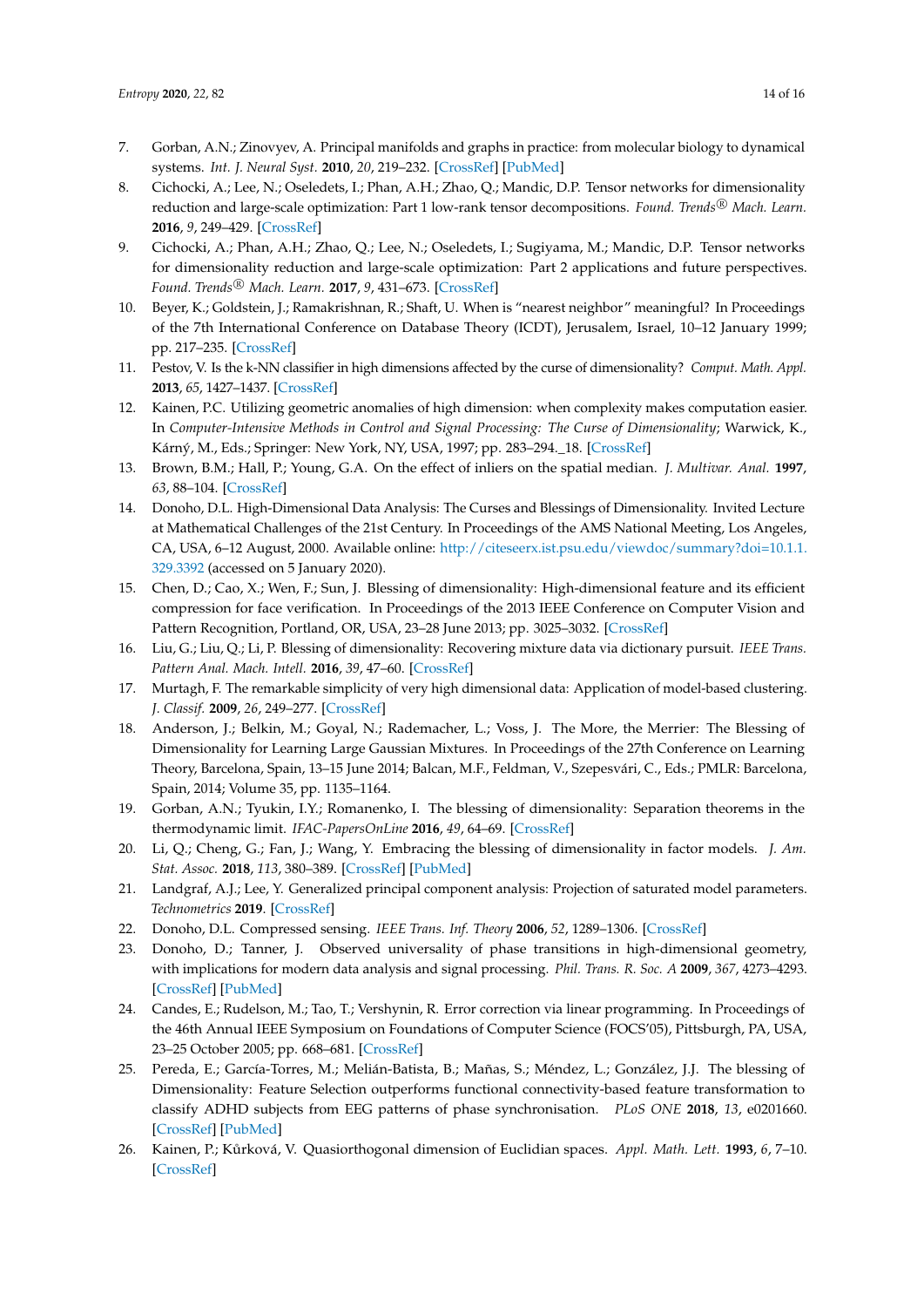- <span id="page-14-0"></span>27. Hall, P.; Marron, J.; Neeman, A. Geometric representation of high dimension, low sample size data. *J. R. Stat. Soc. B* **2005**, *67*, 427–444. [\[CrossRef\]](http://dx.doi.org/10.1111/j.1467-9868.2005.00510.x)
- <span id="page-14-1"></span>28. Gorban, A.N.; Tyukin, I.; Prokhorov, D.; Sofeikov, K. Approximation with random bases: Pro et contra. *Inf. Sci.* **2016**, *364–365*, 129–145. [\[CrossRef\]](http://dx.doi.org/10.1016/j.ins.2015.09.021)
- <span id="page-14-2"></span>29. Dasgupta, S.; Gupta, A. An elementary proof of a theorem of Johnson and Lindenstrauss. *Random Sruct. Algorithms* **2003**, *22*, 60–65. [\[CrossRef\]](http://dx.doi.org/10.1002/rsa.10073)
- <span id="page-14-3"></span>30. Gorban, A.N.; Tyukin, I.Y. Blessing of dimensionality: Mathematical foundations of the statistical physics of data. *Philos. Trans. R. Soc. A* **2018**, *376*, 20170237. [\[CrossRef\]](http://dx.doi.org/10.1098/rsta.2017.0237)
- <span id="page-14-4"></span>31. Vershynin, R. *High-Dimensional Probability: An Introduction with Applications in Data Science*; Cambridge Series in Statistical and Probabilistic Mathematics; Cambridge University Press: Cambridge, UK, 2018.
- <span id="page-14-9"></span>32. Giannopoulos, A.A.; Milman, V.D. Concentration property on probability spaces. *Adv. Math.* **2000**, *156*, 77–106. [\[CrossRef\]](http://dx.doi.org/10.1006/aima.2000.1949)
- <span id="page-14-5"></span>33. Ledoux, M. *The Concentration of Measure Phenomenon*; Number 89 in Mathematical Surveys & Monographs; AMS: Providence, RI, USA, 2005.
- <span id="page-14-6"></span>34. Gibbs, J.W. *Elementary Principles in Statistical Mechanics, Developed with Especial Reference to the Rational Foundation of Thermodynamics*; Dover Publications: New York, NY, USA, 1960.
- <span id="page-14-7"></span>35. Gromov, M. Isoperimetry of waists and concentration of maps. *Geom. Funct. Anal.* **2003**, *13*, 178–215. [\[CrossRef\]](http://dx.doi.org/10.1007/s000390300004)
- <span id="page-14-10"></span><span id="page-14-8"></span>36. Lévy, P. *Problèmes Concrets D'analyse Fonctionnelle*; Gauthier-Villars: Paris, France, 1951.
- 37. Dubhashi, D.P.; Panconesi, A. *Concentration of Measure for the Analysis of Randomized Algorithms*; Cambridge University Press: Cambridge, UK, 2009.
- <span id="page-14-11"></span>38. Ball, K. An Elementary Introduction to Modern Convex Geometry. In *Flavors of Geometry*; Cambridge University Press: Cambridge, UK, 1997; Volume 31.
- <span id="page-14-12"></span>39. Gorban, A.N.; Golubkov, A.; Grechuk, B.; Mirkes, E.M.; Tyukin, I.Y. Correction of AI systems by linear discriminants: Probabilistic foundations. *Inf. Sci.* **2018**, *466*, 303–322. [\[CrossRef\]](http://dx.doi.org/10.1016/j.ins.2018.07.040)
- <span id="page-14-13"></span>40. Gorban, A.N.; Makarov, V.A.; Tyukin, I.Y. The unreasonable effectiveness of small neural ensembles in high-dimensional brain. *Phys. Life Rev.* **2019**, *29*, 55–88. [\[CrossRef\]](http://dx.doi.org/10.1016/j.plrev.2018.09.005) [\[PubMed\]](http://www.ncbi.nlm.nih.gov/pubmed/30366739)
- <span id="page-14-14"></span>41. Bárány, I.; Füredi, Z. On the shape of the convex hull of random points. *Probab. Theory Relat. Fields* **1988**, *77*, 231–240. [\[CrossRef\]](http://dx.doi.org/10.1007/BF00334039)
- <span id="page-14-15"></span>42. Gorban, A.N.; Tyukin, I.Y. Stochastic separation theorems. *Neural Netw.* **2017**, *94*, 255–259.[\[CrossRef\]](http://dx.doi.org/10.1016/j.neunet.2017.07.014)
- <span id="page-14-16"></span>43. Tyukin, I.Y.; Gorban, A.N.; McEwan, A.A.; Meshkinfamfard, S. Blessing of dimensionality at the edge. *arXiv* **2019**, arXiv:1910.00445.
- <span id="page-14-17"></span>44. Gorban, A.N.; Burton, R.; Romanenko, I.; Tyukin, I.Y. One-trial correction of legacy AI systems and stochastic separation theorems. *Inf. Sci.* **2019**, *484*, 237–254. [\[CrossRef\]](http://dx.doi.org/10.1016/j.ins.2019.02.001)
- <span id="page-14-18"></span>45. Fisher, R.A. The Use of Multiple Measurements in Taxonomic Problems. *Ann. Eugenics* **1936**, *7*, 179–188. [\[CrossRef\]](http://dx.doi.org/10.1111/j.1469-1809.1936.tb02137.x)
- <span id="page-14-19"></span>46. Kůrková, V. Some insights from high-dimensional spheres: Comment on "The unreasonable effectiveness of small neural ensembles in high-dimensional brain" by Alexander N. Gorban et al. *Phys. Life Rev.* **2019**, *29*, 98–100. [\[CrossRef\]](http://dx.doi.org/10.1016/j.plrev.2019.03.014)
- <span id="page-14-20"></span>47. Gorban, A.N.; Makarov, V.A.; Tyukin, I.Y. Symphony of high-dimensional brain. Reply to comments on "The unreasonable effectiveness of small neural ensembles in high-dimensional brain". *Phys. Life Rev.* **2019**, *29*, 115–119. [\[CrossRef\]](http://dx.doi.org/10.1016/j.plrev.2019.06.003) [\[PubMed\]](http://www.ncbi.nlm.nih.gov/pubmed/31272910)
- <span id="page-14-21"></span>48. Grechuk, B. Practical stochastic separation theorems for product distributions. In Proceedings of the IEEE IJCNN 2019—International Joint Conference on Neural Networks, Budapest, Hungary, 14–19 July 2019. [\[CrossRef\]](http://dx.doi.org/10.1109/IJCNN.2019.8851817)
- <span id="page-14-22"></span>49. Kůrková, V.; Sanguineti, M. Probabilistic Bounds for Binary Classification of Large Data Sets. In Proceedings of the International Neural Networks Society, Genova, Italy, 16–18 April 2019; Oneto, L., Navarin, N., Sperduti, A., Anguita, D., Eds.; Springer: Berlin/Heidelberg, Germany, 2019; Volume 1, pp. 309–319. [\[CrossRef\]](http://dx.doi.org/10.1007/978-3-030-16841-4_32)
- <span id="page-14-23"></span>50. Tyukin, I.Y.; Gorban, A.N.; Grechuk, B. Kernel Stochastic Separation Theorems and Separability Characterizations of Kernel Classifiers. In Proceedings of the IEEE IJCNN 2019—International Joint Conference on Neural Networks, Budapest, Hungary, 14–19 July 2019. [\[CrossRef\]](http://dx.doi.org/10.1109/IJCNN.2019.8852278)